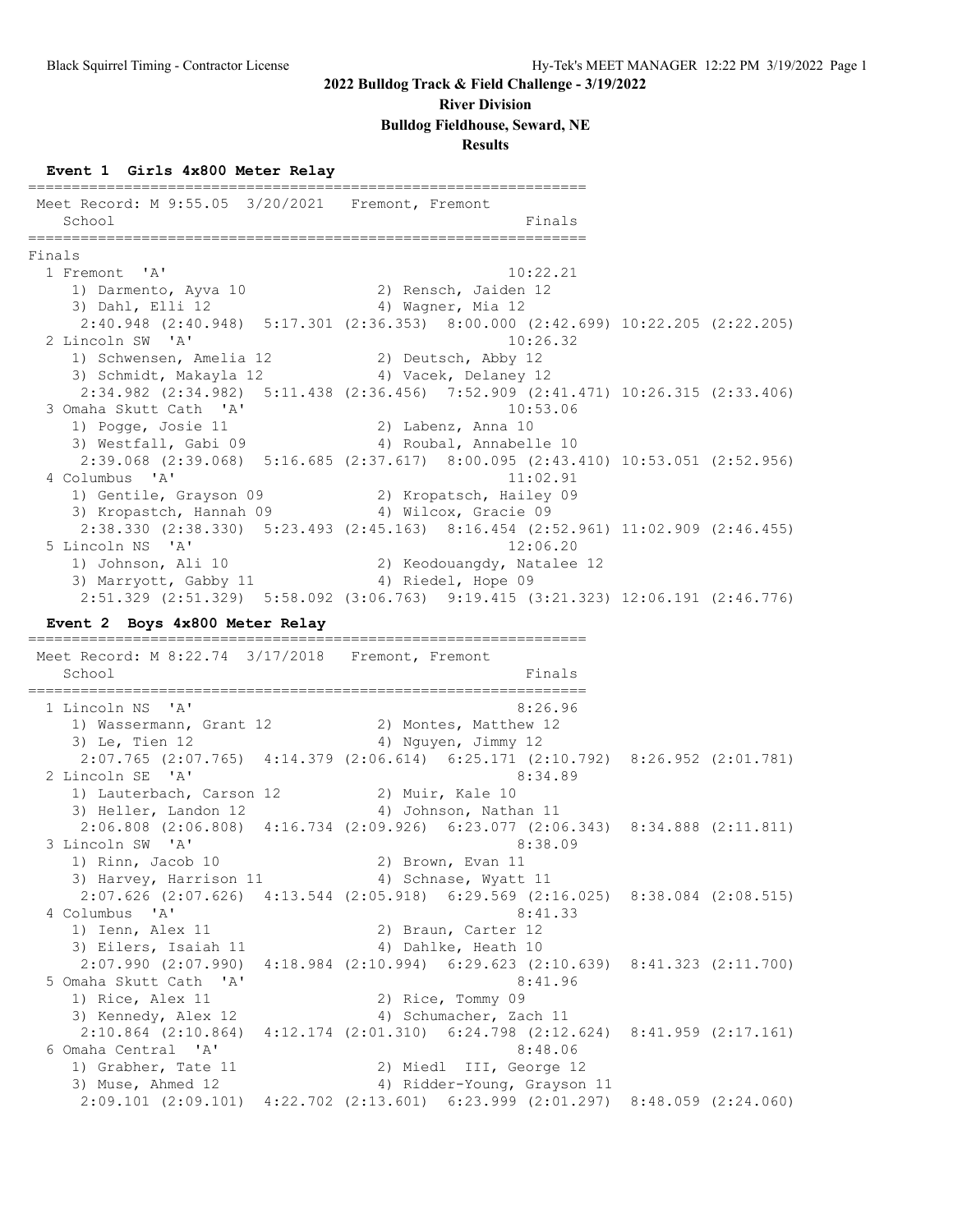**River Division**

**Bulldog Fieldhouse, Seward, NE**

### **Results**

#### **....Event 2 Boys 4x800 Meter Relay**

| 7 Fremont 'A'      | 8:51.93                                                                             |  |
|--------------------|-------------------------------------------------------------------------------------|--|
| 1) Ladd, Aaron 12  | 2) Fritz, Coulter 11                                                                |  |
| 3) Pleskac, Wes 10 | 4) Garcia Jr., Francisco 12                                                         |  |
|                    | $2:08.624$ (2:08.624) $4:21.701$ (2:13.077) 6:35.222 (2:13.521) 8:51.924 (2:16.702) |  |

#### **Event 3 Girls 3200 Meter Run**

| Meet Record: M 11:32.03 3/18/2017 Gabby McGinn, Millard West |                                                                                 |                        |                        |  |
|--------------------------------------------------------------|---------------------------------------------------------------------------------|------------------------|------------------------|--|
| Name                                                         | <b>Example 2</b> Year School <b>Example 2</b> School <b>Primals</b>             |                        |                        |  |
|                                                              |                                                                                 |                        |                        |  |
| 1 Hemmer, Chloe 10 Fremont 12:55.26                          |                                                                                 |                        |                        |  |
|                                                              | 41.636 (41.636) 1:27.724 (46.088) 2:16.244 (48.520)                             |                        | 3:05.117(48.873)       |  |
|                                                              | $3:54.170$ (49.053) $4:43.274$ (49.104) $5:33.081$ (49.807) $6:23.666$ (50.585) |                        |                        |  |
|                                                              | 7:13.651 (49.985) 8:02.852 (49.201) 8:52.218 (49.366) 9:42.168 (49.950)         |                        |                        |  |
|                                                              | $10:31.443$ (49.275) $11:20.657$ (49.214) $12:09.326$ (48.669)                  |                        | $12:55.259$ (45.933)   |  |
| 2 Olson, McKenna 11 Fremont 12:57.69                         |                                                                                 |                        |                        |  |
|                                                              |                                                                                 |                        | 3:05.105(48.874)       |  |
|                                                              | 3:54.170 (49.065) 4:43.278 (49.108) 5:33.062 (49.784) 6:23.705 (50.643)         |                        |                        |  |
|                                                              | 7:13.653 (49.948) 8:02.879 (49.226) 8:52.329 (49.450) 9:42.221 (49.892)         |                        |                        |  |
|                                                              | $10:31.913$ (49.692) $11:21.607$ (49.694) $12:10.290$ (48.683)                  |                        | $12:57.684$ (47.394)   |  |
| 3 Byers, Avary 12 Lincoln SW 12:58.48                        |                                                                                 |                        |                        |  |
|                                                              |                                                                                 |                        | 3:05.533(48.744)       |  |
|                                                              | $3:54.646$ (49.113) $4:43.847$ (49.201) $5:33.558$ (49.711)                     |                        | 6:24.131(50.573)       |  |
|                                                              | 7:13.970 (49.839) 8:03.414 (49.444) 8:53.029 (49.615) 9:42.890 (49.861)         |                        |                        |  |
|                                                              | $10:33.732$ (50.842) $11:23.867$ (50.135)                                       | $12:13.954$ (50.087)   | $12:58.473$ $(44.519)$ |  |
| 4 McBrantney, Madelyn 09 Fremont                             |                                                                                 | 13:11.15               |                        |  |
|                                                              | 41.846 (41.846) 1:27.871 (46.025) 2:16.450 (48.579)                             |                        | 3:05.325(48.875)       |  |
|                                                              | 3:54.386 (49.061) 4:43.471 (49.085) 5:33.260 (49.789) 6:23.866 (50.606)         |                        |                        |  |
|                                                              | 7:13.958 (50.092) 8:03.304 (49.346) 8:52.991 (49.687) 9:44.970 (51.979)         |                        |                        |  |
| $10:37.305$ (52.335)                                         | 11:29.933(52.628)                                                               | $12:22.294$ $(52.361)$ | 13:11.142 (48.848)     |  |

#### **Event 4 Boys 3200 Meter Run**

| Name                | Meet Record: M 9:30.10 3/20/2021 Drew Snyder, Lincoln Southw<br>Year School | Finals                |                       |
|---------------------|-----------------------------------------------------------------------------|-----------------------|-----------------------|
| 1 Miller, Nolan     | 12 Fremont                                                                  | 9:53.94               |                       |
| 38.658 (38.658)     | 1:18.953 (40.295)                                                           | 1:55.853 (36.900)     | $2:34.023$ $(38.170)$ |
| 3:11.427(37.404)    | 3:49.170 (37.743)                                                           | 4:26.397 (37.227)     | $5:03.915$ (37.518)   |
| $5:40.004$ (36.089) | $6:16.944$ (36.940)                                                         | 6:54.397 (37.453)     | $7:31.575$ (37.178)   |
| 8:09.375(37.800)    | 8:46.711 (37.336)                                                           | $9:22.381$ $(35.670)$ | $9:53.936$ (31.555)   |
| 2 Gonzalez, Juan    | 09 Fremont                                                                  | 9:54.07               |                       |
| 38.772 (38.772)     | $1:19.153$ (40.381)                                                         | $1:56.262$ (37.109)   | 2:34.470 (38.208)     |
| $3:11.845$ (37.375) | $3:49.769$ $(37.924)$                                                       | 4:26.679(36.910)      | $5:04.352$ $(37.673)$ |
| 5:40.677(36.325)    | $6:17.991$ (37.314)                                                         | $6:55.741$ (37.750)   | 7:33.506 (37.765)     |
| 8:11.616(38.110)    | 8:49.016 (37.400)                                                           | 9:23.301(34.285)      | $9:54.068$ (30.767)   |
| 3 Myers, Max        | 10 Lincoln SW                                                               | 9:56.76               |                       |
| 39.047 (39.047)     | 1:19.175(40.128)                                                            | $1:55.919$ (36.744)   | $2:34.069$ $(38.150)$ |
| 3:11.517(37.448)    | $3:49.145$ (37.628)                                                         | $4:26.409$ $(37.264)$ | $5:03.915$ (37.506)   |
| 5:39.956(36.041)    | 6:17.214 (37.258)                                                           | 6:54.803 (37.589)     | 7:31.878 (37.075)     |
| $8:09.995$ (38.117) | 8:47.794 (37.799)                                                           | $9:23.826$ (36.032)   | $9:56.756$ (32.930)   |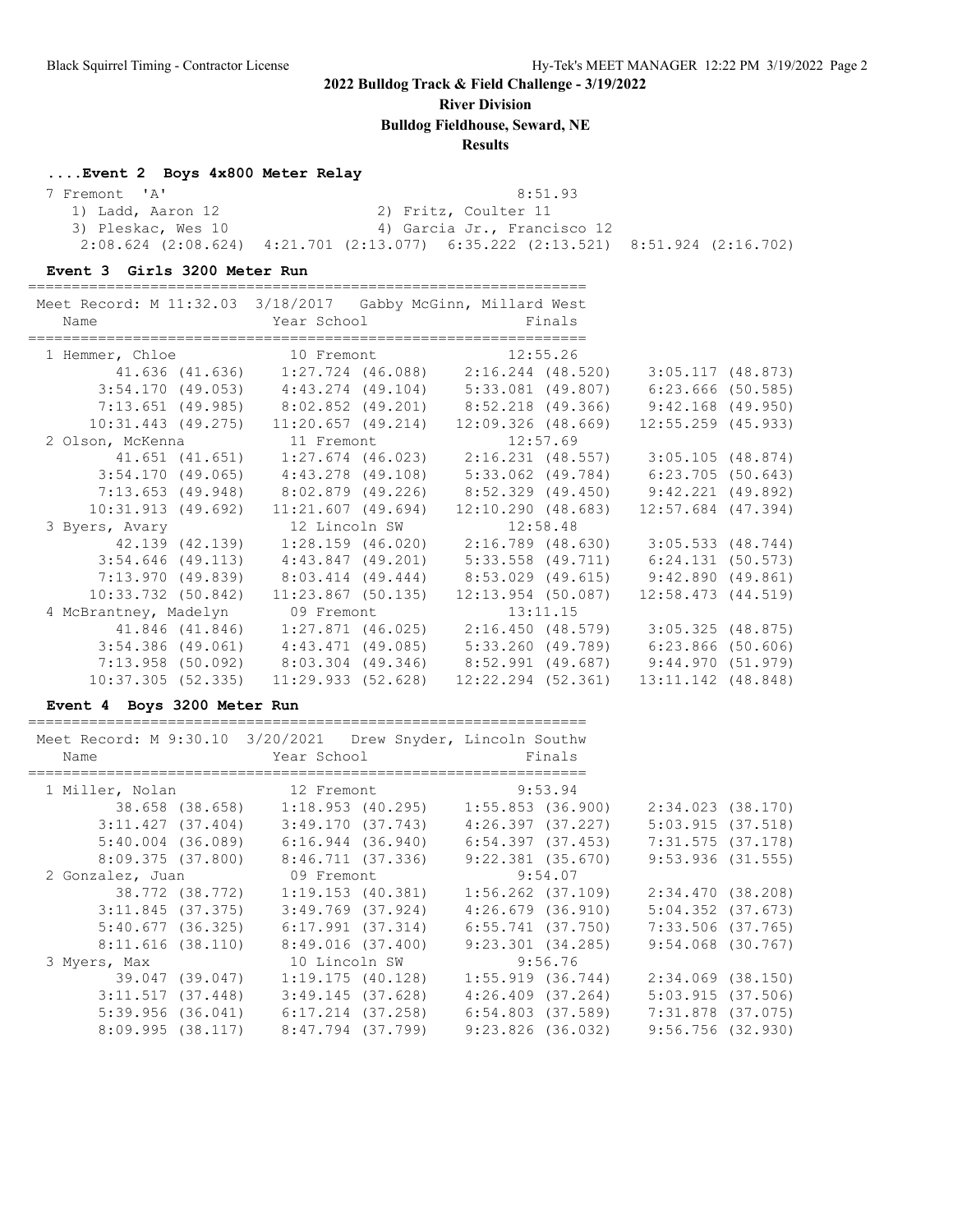**River Division**

**Bulldog Fieldhouse, Seward, NE**

#### **Results**

# **....Event 4 Boys 3200 Meter Run**

| 4 Lawrence, Noah         | 11 Columbus           |                        | 10:19.26                     |          |                                                                                    |  |
|--------------------------|-----------------------|------------------------|------------------------------|----------|------------------------------------------------------------------------------------|--|
| 38.859 (38.859)          |                       | $1:19.284$ (40.425)    |                              |          | $1:56.449$ (37.165) $2:34.681$ (38.232)                                            |  |
| $3:12.101$ (37.420)      |                       | $3:50.008$ $(37.907)$  | $4:26.984$ (36.976)          |          | $5:04.774$ (37.790)                                                                |  |
| 5:43.845(39.071)         |                       | $6:23.697$ (39.852)    | $7:03.499$ (39.802)          |          | 7:44.100(40.601)                                                                   |  |
| $8:24.736$ (40.636)      |                       | $9:05.514$ (40.778)    | 9:46.220(40.706)             |          | $10:19.258$ (33.038)                                                               |  |
| 5 Wall, Jayden           |                       | 10 Omaha Westside      |                              | 10:20.51 |                                                                                    |  |
| 39.853 (39.853)          |                       | $1:19.912$ $(40.059)$  |                              |          | $1:56.742$ (36.830) $2:34.910$ (38.168)                                            |  |
| $3:11.999$ $(37.089)$    |                       | $3:49.956$ (37.957)    |                              |          | 4:26.999 (37.043) 5:04.795 (37.796)                                                |  |
| $5:43.502$ (38.707)      | $6:23.342$ (39.840)   |                        | $7:03.246$ (39.904)          |          | 7:43.820 (40.574)                                                                  |  |
| $8:24.077$ $(40.257)$    |                       | 9:04.535(40.458)       | 9:45.296(40.761)             |          | 10:20.510(35.214)                                                                  |  |
| 6 Schulz, Will           | 11 Fremont            |                        |                              | 10:26.82 |                                                                                    |  |
| 39.131 (39.131)          |                       | $1:19.665$ (40.534)    |                              |          | $1:56.782$ (37.117) $2:35.346$ (38.564)                                            |  |
| $3:13.218$ (37.872)      |                       | $3:52.219$ (39.001)    |                              |          | 4:30.764 (38.545) 5:10.328 (39.564)                                                |  |
| 5:49.319(38.991)         |                       |                        |                              |          | $7:09.054$ (39.385) $7:50.355$ (41.301)                                            |  |
|                          | $6:29.669$ (40.350)   |                        |                              |          |                                                                                    |  |
| $8:30.821$ $(40.466)$    | $9:11.602$ (40.781)   |                        | 9:51.453(39.851)             |          | $10:26.814$ (35.361)                                                               |  |
| 7 Olson, Ethan           | 11 Lincoln SW         |                        |                              | 10:35.34 |                                                                                    |  |
| 39.268 (39.268)          |                       | $1:19.524$ (40.256)    |                              |          | $1:57.451$ (37.927) $2:35.352$ (37.901)<br>$4:31.431$ (38.978) $5:11.156$ (39.725) |  |
| $3:13.736$ (38.384)      |                       | $3:52.453$ (38.717)    |                              |          |                                                                                    |  |
| $5:51.676$ (40.520)      | $6:31.937$ $(40.261)$ |                        |                              |          | $7:12.844$ (40.907) $7:54.412$ (41.568)                                            |  |
| 8:35.783 (41.371)        | 9:17.696(41.913)      |                        | 9:58.217(40.521)             |          | $10:35.331$ $(37.114)$                                                             |  |
| 8 Bonnie, Drew           | 11 Lincoln SW         |                        |                              | 10:48.35 |                                                                                    |  |
| $40.612$ $(40.612)$      |                       |                        |                              |          | 1:21.335 (40.723) 2:01.515 (40.180) 2:43.059 (41.544)                              |  |
| $3:23.502$ (40.443)      |                       | $4:03.964$ $(40.462)$  |                              |          | $4:44.572$ (40.608) $5:25.388$ (40.816)                                            |  |
| $6:06.159$ $(40.771)$    |                       | $6:47.172$ $(41.013)$  |                              |          | $7:27.579$ (40.407) 8:08.866 (41.287)                                              |  |
| 8:49.782 (40.916)        |                       | $9:30.142$ $(40.360)$  | 10:10.250(40.108)            |          | $10:48.347$ (38.097)                                                               |  |
| 9 Steenson, Brennen      |                       |                        | 09 Omaha Skutt Cath 10:59.72 |          |                                                                                    |  |
| 40.242 (40.242)          |                       | $1:21.229$ (40.987)    |                              |          | $2:01.267$ (40.038) $2:43.121$ (41.854)                                            |  |
| $3:25.738$ (42.617)      |                       | $4:10.584$ $(44.846)$  | $4:55.877$ (45.293)          |          | 5:40.339(44.462)                                                                   |  |
| 6:23.430(43.091)         |                       | $7:09.549$ (46.119)    | 7:55.857 (46.308)            |          | $8:41.457$ (45.600)                                                                |  |
| $9:28.816$ (47.359)      |                       | $10:15.860$ $(47.044)$ | 10:59.720(43.860)            |          |                                                                                    |  |
| 10 Richter-Egger, Thomas |                       | 12 Omaha Skutt Cath    |                              | 11:05.37 |                                                                                    |  |
| 39.846 (39.846)          |                       | 1:20.739(40.893)       |                              |          | $1:59.619$ (38.880) $2:38.492$ (38.873)                                            |  |
| $3:18.889$ (40.397)      |                       | $4:01.008$ $(42.119)$  | $4:43.384$ $(42.376)$        |          | 5:25.812 (42.428)                                                                  |  |
| 6:07.290(41.478)         |                       | 6:49.649(42.359)       | $7:32.668$ $(43.019)$        |          | 8:13.977 (41.309)                                                                  |  |
| $8:59.623$ (45.646)      |                       | 9:42.892(43.269)       | 10:25.840(42.948)            |          | $11:05.369$ (39.529)                                                               |  |
| 11 Maxfield, Jaedon      | 12 Lincoln NS         |                        |                              | 11:06.52 |                                                                                    |  |
| 40.745 (40.745)          |                       |                        |                              |          | $1:22.099$ (41.354) $2:00.988$ (38.889) $2:42.064$ (41.076)                        |  |
| $3:23.894$ $(41.830)$    | $4:04.884$ (40.990)   |                        |                              |          | $4:48.198$ (43.314) $5:30.894$ (42.696)                                            |  |
| $6:13.645$ $(42.751)$    | 6:56.766 (43.121)     |                        |                              |          | 7:39.909 (43.143) 8:23.623 (43.714)                                                |  |
| 9:05.717(42.094)         |                       | $9:49.604$ (43.887)    | $10:31.698$ $(42.094)$       |          | $11:06.512$ $(34.814)$                                                             |  |
| 12 Zastrow, Easton       | 09 Lincoln NS         |                        | 11:09.01                     |          |                                                                                    |  |
| 40.402 (40.402)          |                       | 1:21.815(41.413)       | 1:59.500(37.685)             |          | $2:40.658$ $(41.158)$                                                              |  |
| $3:22.980$ (42.322)      |                       | $4:05.339$ $(42.359)$  | $4:48.102$ $(42.763)$        |          | $5:31.163$ (43.061)                                                                |  |
| $6:12.384$ $(41.221)$    |                       | $6:55.408$ $(43.024)$  | 7:39.370 (43.962)            |          | 8:23.959 (44.589)                                                                  |  |
| 9:06.145(42.186)         |                       | 9:48.631(42.486)       | $10:31.291$ $(42.660)$       |          | $11:09.008$ $(37.717)$                                                             |  |
| 13 Lima, Rafael          |                       | 11 Lincoln SE          |                              | 11:34.53 |                                                                                    |  |
| 40.705 (40.705)          |                       | 1:21.895(41.190)       | 2:01.640(39.745)             |          | 2:43.832 (42.192)                                                                  |  |
| $3:26.416$ $(42.584)$    |                       | $4:10.857$ $(44.441)$  | $4:56.227$ $(45.370)$        |          | 5:40.953(44.726)                                                                   |  |
| $6:24.166$ $(43.213)$    |                       | $7:10.047$ (45.881)    | 7:56.230(46.183)             |          | $8:41.377$ $(45.147)$                                                              |  |
| $9:25.034$ $(43.657)$    |                       | 10:08.937 (43.903)     | $10:53.201$ $(44.264)$       |          | 11:34.522 (41.321)                                                                 |  |
|                          |                       |                        |                              |          |                                                                                    |  |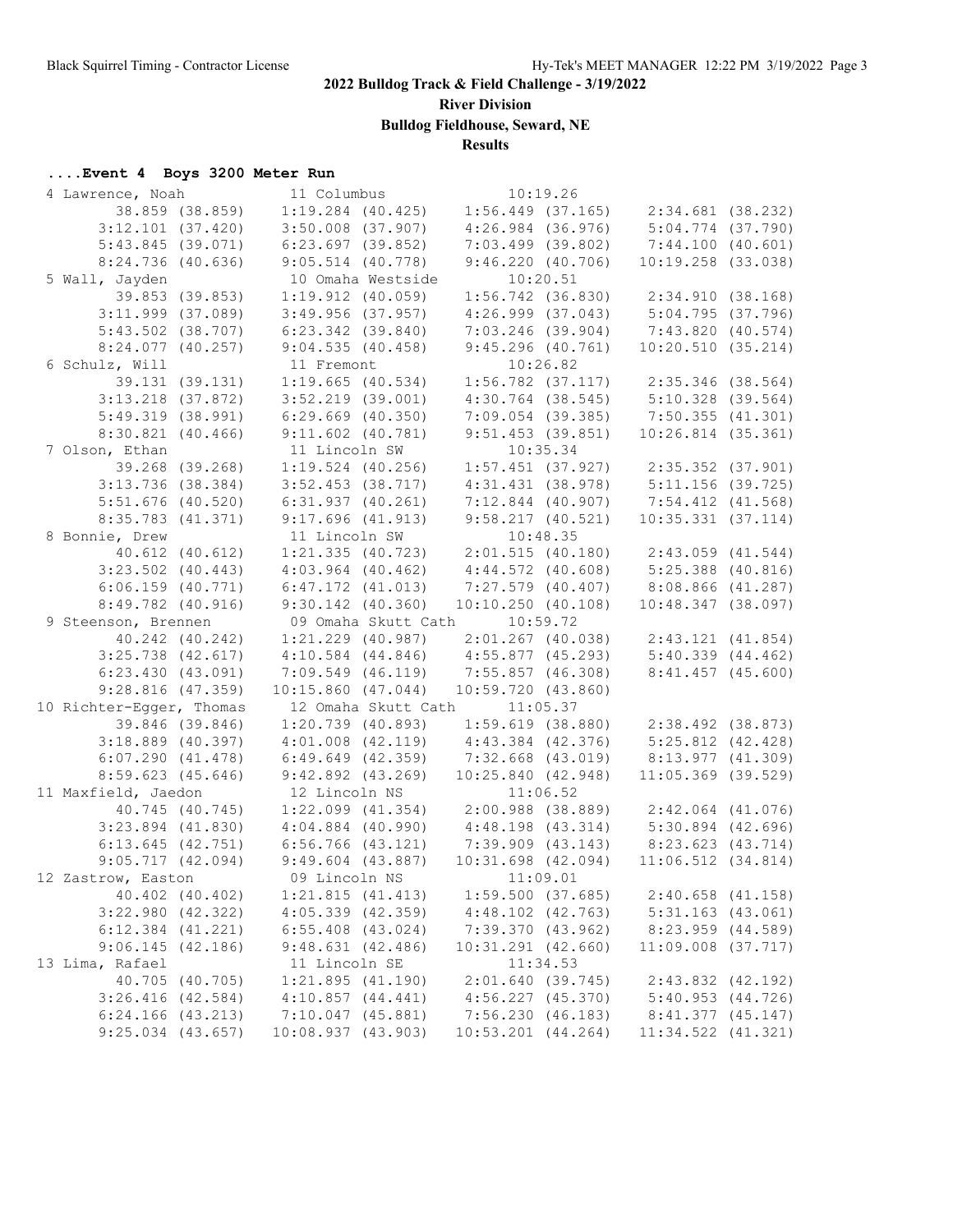**River Division**

**Bulldog Fieldhouse, Seward, NE**

**Results**

#### **....Event 4 Boys 3200 Meter Run**

| 14 Demare, Andrew     |                 |                       | 11 Omaha Central | 12:21.63            |                       |  |
|-----------------------|-----------------|-----------------------|------------------|---------------------|-----------------------|--|
|                       | 39.577 (39.577) | $1:20.354$ $(40.777)$ |                  | $2:01.051$ (40.697) | 2:43.560(42.509)      |  |
| $3:26.759$ $(43.199)$ |                 | $4:11.836$ (45.077)   |                  | $4:58.121$ (46.285) | $5:44.548$ $(46.427)$ |  |
| $6:31.991$ $(47.443)$ |                 | 7:22.323 (50.332)     |                  | 8:13.099 (50.776)   | 9:04.159(51.060)      |  |
| 9:54.697(50.538)      |                 | 10:46.534(51.837)     |                  | 11:37.791(51.257)   | $12:21.626$ (43.835)  |  |
|                       |                 |                       |                  |                     |                       |  |
| 15 Young, Jacob       |                 | 11 Columbus           |                  | 12:29.47            |                       |  |
|                       | 40.940 (40.940) | $1:21.690$ (40.750)   |                  | 2:01.965(40.275)    | 2:43.813(41.848)      |  |
| $3:27.064$ $(43.251)$ |                 | $4:11.132$ $(44.068)$ |                  | $4:56.184$ (45.052) | 5:41.120(44.936)      |  |
| 6:25.437(44.317)      |                 | 7:14.701 (49.264)     |                  | 8:06.979 (52.278)   | 9:00.673(53.694)      |  |

#### **Event 5 Girls 60 Meter Hurdles**

================================================================ Meet Record: M 9.24 3/20/2021 Lindsay Adams, Millard West Name Year School Prelims ================================================================ Preliminaries 1 Rowe, Jaida 12 Lincoln SW M 9.08q 2 Garrett, Josie 12 Columbus 9.70q 3 Kahler, Riece 11 Omaha Skutt Cath 10.84q 4 Dobson, Kate 12 Lincoln SE 11.04q 5 Larsen, Bella 09 Columbus 11.52q 6 Perez, Katya 10 Fremont 11.59q 7 Brahmer, Morgan 10 Fremont 11.94q

#### **Event 5 Girls 60 Meter Hurdles**

| Meet Record: M 9.24 3/20/2021 Lindsay Adams, Millard West<br>Name | Year School         | Finals |
|-------------------------------------------------------------------|---------------------|--------|
| Finals                                                            |                     |        |
| 1 Rowe, Jaida                                                     | 12 Lincoln SW       | 9.03M  |
| 2 Garrett, Josie                                                  | 12 Columbus         | 9.64   |
| 3 Dobson, Kate                                                    | 12 Lincoln SE       | 11.03  |
| 4 Kahler, Riece                                                   | 11 Omaha Skutt Cath | 11.17  |
| 5 Larsen, Bella                                                   | 09 Columbus         | 11.29  |
| 6 Perez, Katya                                                    | 10 Fremont          | 11.44  |
| 7 Brahmer, Morgan                                                 | 10 Fremont          | 12.05  |

#### **Event 6 Boys 60 Meter Hurdles**

| Meet Record: M 8.31 3/18/2017 George Siliman, Grand Island Hig<br>Name | Year School         | Prelims H#            |
|------------------------------------------------------------------------|---------------------|-----------------------|
| Preliminaries                                                          |                     |                       |
| 1 Phlan, Connor                                                        | 11 Lincoln NS       | $8.75q$ 2             |
| 2 Walter, Brady                                                        | 12 Fremont          | $8.86q$ 2             |
| 3 Tassett, Paul                                                        | 12 Lincoln SW       | $8.94q$ 2             |
| 4 Young, Ian                                                           | 11 Omaha Central    | $9.18q$ 2             |
| 5 McPherson, Noah                                                      | 12 Omaha Central    | $9.22q$ 1             |
| 6 McFarland, Jaden                                                     | 10 Columbus         | 9.32q 1               |
| 7 Hallett, Dylan                                                       | 11 Lincoln NS       | $9.63q$ 2             |
| 8 Turman, Bennett                                                      | 10 Omaha Skutt Cath | 9.70 $q$ 1            |
| 9 Le, Tien                                                             | 12 Lincoln NS       | $\mathcal{P}$<br>9.73 |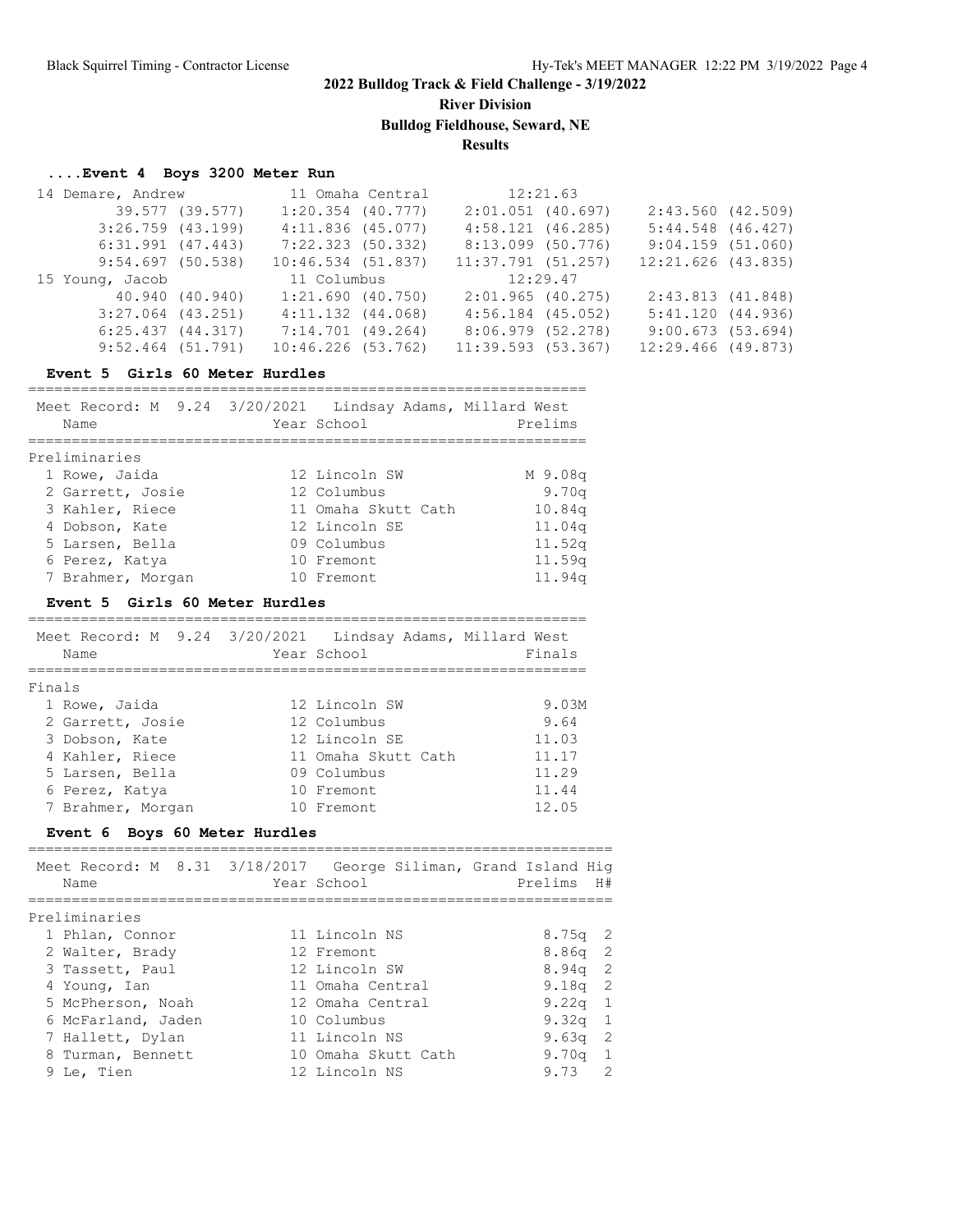# **River Division**

#### **Bulldog Fieldhouse, Seward, NE**

#### **Results**

#### **....Event 6 Boys 60 Meter Hurdles**

| 10 Dettmer, Tyson  | 12 Lincoln SE     | 9.82  | $\overline{1}$ |
|--------------------|-------------------|-------|----------------|
| 11 Sullivan, Henry | 10 Omaha Westside | 9.87  | -2             |
| 12 Fimaple, Paul   | 10 Omaha Westside | 10.20 | 1              |
| 13 Jochum, Conner  | 11 Omaha Westside | 10.21 | <sup>1</sup>   |
| 14 Brown, Andrew   | 10 Omaha Central  | 10.27 | 1              |
| 15 LaKamp, Paul    | 11 Lincoln SW     | 10.52 | $\overline{1}$ |

#### **Event 6 Boys 60 Meter Hurdles**

#### ================================================================ meet and the Cord Siliman, M 8.31 in 1980 of the Cord Islam Islam Islam Island Islam Islam Islam Islam Islam I<br>M 8.31 Silim Islam Islam Islam Islam Islam Islam Islam Islam Islam Islam Islam Islam Islam Islam Islam Islam I

|        | Meet Record: M 8.31 3/18/2017 George Siliman, Grand Island<br>Name | Year School         | Finals |
|--------|--------------------------------------------------------------------|---------------------|--------|
| Finals | ======================                                             |                     |        |
|        | 1 Phlan, Connor                                                    | 11 Lincoln NS       | 8.63   |
|        | 2 Walter, Brady                                                    | 12 Fremont          | 8.87   |
|        | 3 Young, Ian                                                       | 11 Omaha Central    | 9.08   |
|        | 4 Tassett, Paul                                                    | 12 Lincoln SW       | 9.16   |
|        | 5 McPherson, Noah                                                  | 12 Omaha Central    | 9.18   |
|        | 6 McFarland, Jaden 10 Columbus                                     |                     | 9.25   |
|        | 7 Turman, Bennett                                                  | 10 Omaha Skutt Cath | 9.48   |
|        | 8 Hallett, Dylan                                                   | 11 Lincoln NS       | 9.53   |
|        | Preliminaries                                                      |                     |        |
|        | 9 Le, Tien                                                         | 12 Lincoln NS       |        |
|        | 10 Dettmer, Tyson                                                  | 12 Lincoln SE       |        |
|        | 11 Sullivan, Henry                                                 | 10 Omaha Westside   |        |
|        | 12 Fimaple, Paul                                                   | 10 Omaha Westside   |        |
|        | 13 Jochum, Conner                                                  | 11 Omaha Westside   |        |
|        | 14 Brown, Andrew                                                   | 10 Omaha Central    |        |
|        | 15 LaKamp, Paul                                                    | 11 Lincoln SW       |        |

#### **Event 7 Girls 60 Meter Dash**

=================================================================== Meet Record: M 7.85 3/16/2019 Nina Cuevas, PL South Name Year School Prelims H# =================================================================== 1 Rowe, Jaida 12 Lincoln SW 8.00q 1 2 Gleason, Tania 12 Fremont 8.11q 2 8.106 3 Wemhoff, Elizabeth 09 Columbus 8.11q 2 8.110 4 Glause, Sydney 10 Fremont 8.24q 2 5 Cooper, Ella 11 Fremont 8.28q 1 6 Korecky, Taylor 11 Lincoln SW 8.34q 2 7 Reiling, Anna 12 Lincoln SW 8.39q 2 8 Olson, Joselyn 12 Columbus 8.48q 1 9 Baxter, Mo 10 Lincoln SE 8.66 1

10 Meyer, Jillianne and 09 Lincoln NS 8.72 1 11 Biven, Kenzie 12 Lincoln NS 8.76 2 12 Dahlke, Hannah 10 Columbus 8.80 1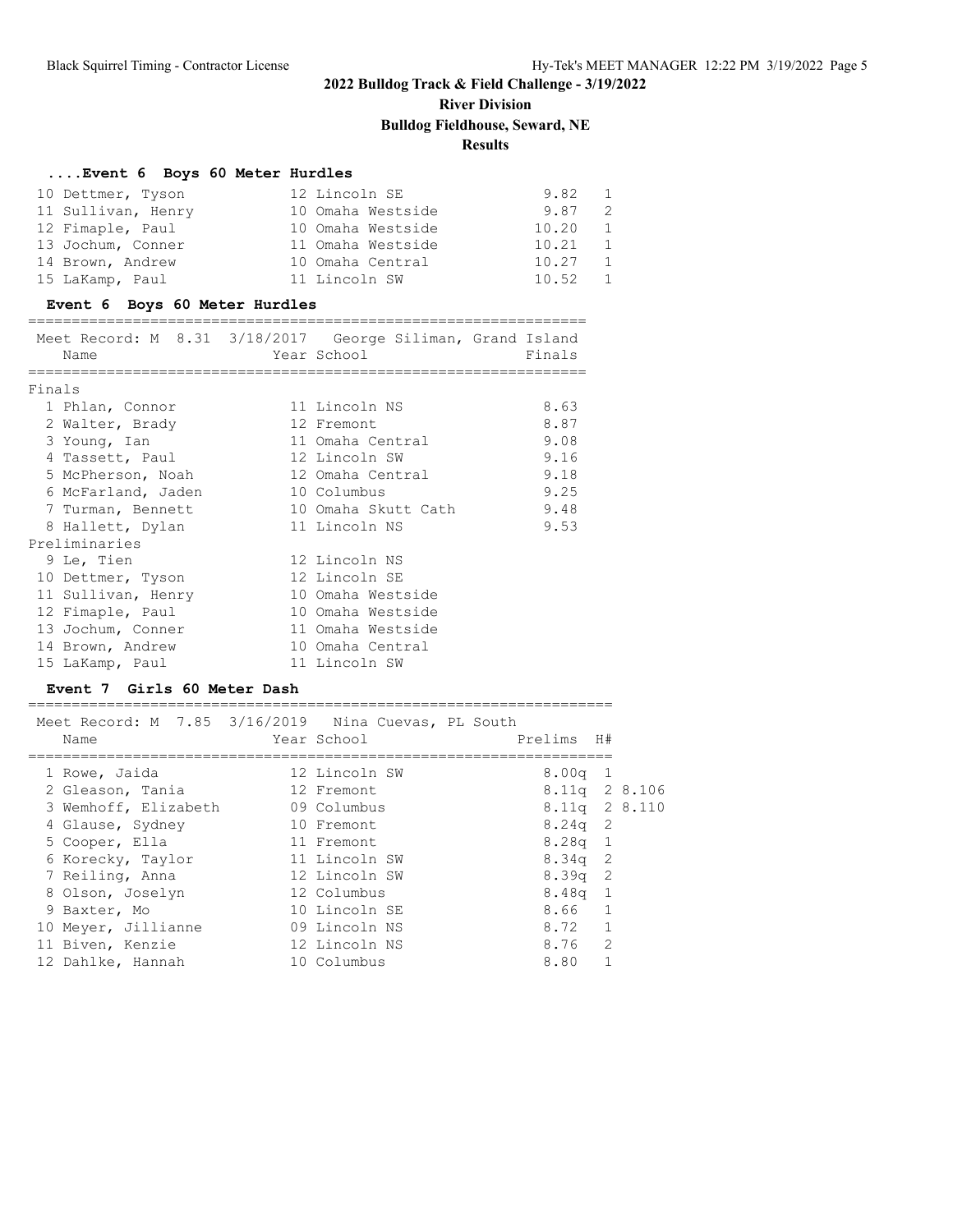### **River Division**

### **Bulldog Fieldhouse, Seward, NE**

**Results**

#### **Event 7 Girls 60 Meter Dash**

|        | Meet Record: M 7.85 3/16/2019 Nina Cuevas, PL South |               |        |
|--------|-----------------------------------------------------|---------------|--------|
|        | Name                                                | Year School   | Finals |
| Finals |                                                     |               |        |
|        |                                                     |               |        |
|        | 1 Rowe, Jaida                                       | 12 Lincoln SW | 7.94   |
|        | 2 Wemhoff, Elizabeth                                | 09 Columbus   | 8.09   |
|        | 3 Gleason, Tania                                    | 12 Fremont    | 8.14   |
|        | 4 Glause, Sydney                                    | 10 Fremont    | 8.16   |
|        | 5 Cooper, Ella                                      | 11 Fremont    | 8.32   |
|        | 6 Reiling, Anna                                     | 12 Lincoln SW | 8.42   |
|        | 7 Korecky, Taylor                                   | 11 Lincoln SW | 8.43   |
|        | 8 Olson, Joselyn                                    | 12 Columbus   | 8.47   |
|        | Preliminaries                                       |               |        |
|        | 9 Baxter, Mo                                        | 10 Lincoln SE |        |
|        | 10 Meyer, Jillianne                                 | 09 Lincoln NS |        |
|        | 11 Biven, Kenzie                                    | 12 Lincoln NS |        |
|        | 12 Dahlke, Hannah                                   | 10 Columbus   |        |

#### **Event 8 Boys 60 Meter Dash**

| Meet Record: M 6.91 3/18/2017 KJ Cotton, Papillion LaVista<br>Name |                          |               |                |  |
|--------------------------------------------------------------------|--------------------------|---------------|----------------|--|
| 1 Lloyd, Jaylen                                                    | 11 Omaha Central 7.02q 3 |               |                |  |
| 2 Crumley, Dylan 10 Columbus                                       |                          | $7.13q$ 3     |                |  |
| 3 Okafor, Preston 10 Omaha Westside                                |                          | $7.19q$ 2     |                |  |
| 4 Leader, Jake 12 Lincoln SW                                       |                          | $7.22q$ 2     |                |  |
| 5 Stamps, Asher 11 Lincoln SW                                      |                          | 7.33q 3 7.322 |                |  |
| 6 Jackson, Kaidyn 12 Lincoln NS                                    |                          | 7.33q 1 7.330 |                |  |
| 7 LaDay, Jon                                                       | 12 Fremont               | 7.36q 3 7.354 |                |  |
| 8 Vo, Travis                                                       | 12 Lincoln NS            | 7.36q 1 7.357 |                |  |
| 9 Hurst, Jordon 10 Omaha Westside                                  |                          | 7.37 1        |                |  |
| 10 Martin, Jackson 12 Lincoln SE                                   |                          | 7.38          | 3              |  |
| 11 Harrington, Nikolas 11 Omaha Westside                           |                          | 7.40          | 2              |  |
| 12 Sanders, Trenton 11 Lincoln SW                                  |                          | 7.42          | $\mathbf{1}$   |  |
| 13 Appleget, Manny 10 Lincoln SE                                   |                          | 7.43          | 2              |  |
| 14 Arevalo, Bryon 11 Columbus                                      |                          | 7.44          | $\mathbf{1}$   |  |
| 15 Marker, Dylan 12 Columbus                                       |                          | 7.45          | 3              |  |
| 16 Gunter, Elijah 10 Fremont                                       |                          | 7.51          | $\mathbf{1}$   |  |
| 17 Stennis, Isaiah 12 Omaha Central                                |                          | 7.57          | 3              |  |
| 18 Siegel, Mathew                                                  | 12 Lincoln NS            | 7.58          | $\mathbf{1}$   |  |
| 19 Filliez, Dylan                                                  | 11 Lincoln SE            | 7.59          | 2              |  |
| 12 Fremont<br>20 Rich, Hunter                                      |                          | 7.63          | $\overline{2}$ |  |
| 21 Adams, Ryan                                                     | 10 Omaha Central         | 7.69          | $\overline{2}$ |  |

#### **Event 8 Boys 60 Meter Dash**

| Name              | Meet Record: M 6.91 3/18/2017 KJ Cotton, Papillion LaVista<br>Year School | Finals |
|-------------------|---------------------------------------------------------------------------|--------|
|                   |                                                                           |        |
| Finals            |                                                                           |        |
| 1 Lloyd, Jaylen   | 11 Omaha Central                                                          | 7.00   |
| 2 Crumley, Dylan  | 10 Columbus                                                               | 7.15   |
| 3 Okafor, Preston | 10 Omaha Westside                                                         | 7.16   |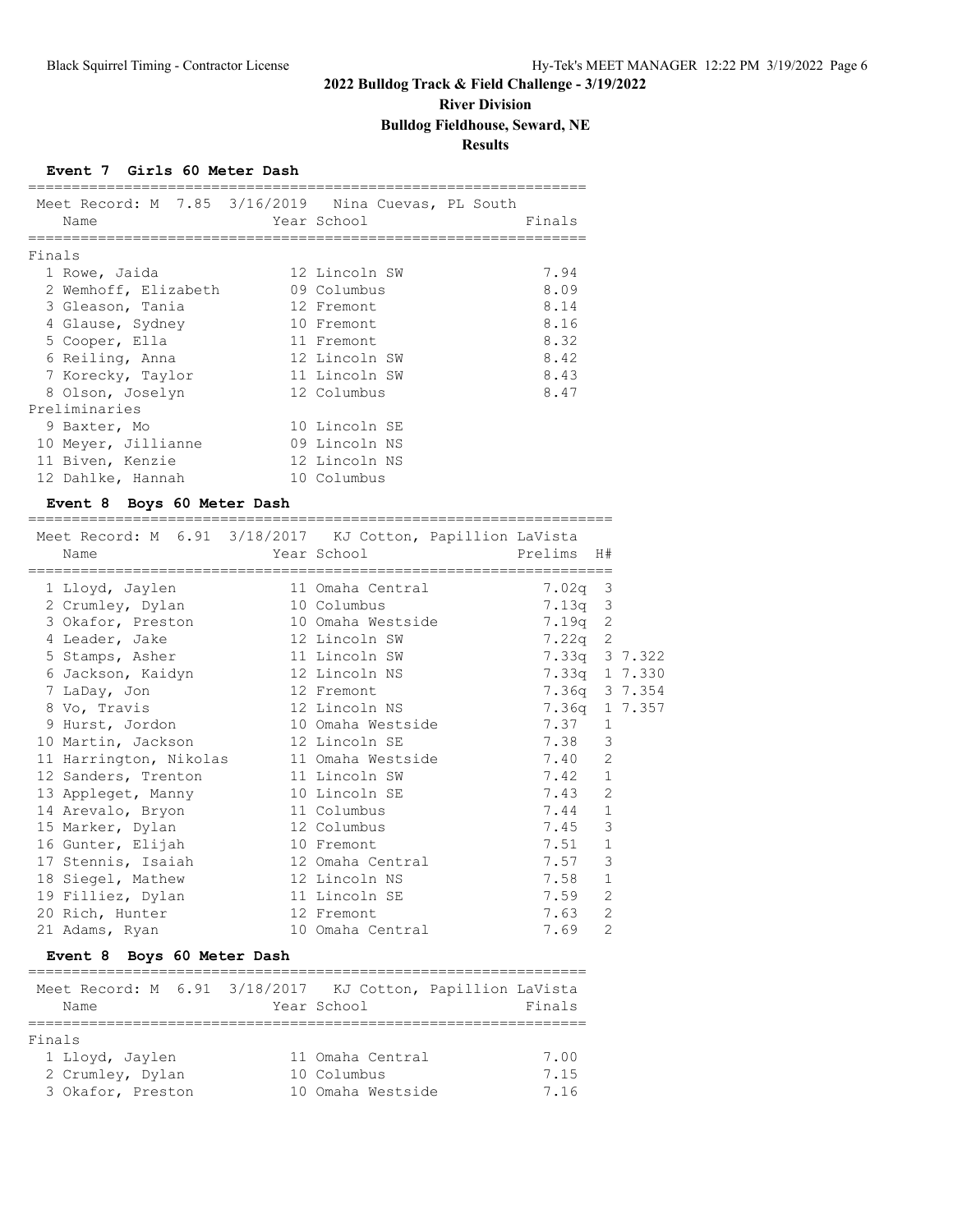# **River Division**

**Bulldog Fieldhouse, Seward, NE**

### **Results**

#### **....Event 8 Boys 60 Meter Dash**

| 4 Leader, Jake         | 12 Lincoln SW     | 7.20 |            |
|------------------------|-------------------|------|------------|
| 5 Jackson, Kaidyn      | 12 Lincoln NS     | 7.30 |            |
| 6 Stamps, Asher        | 11 Lincoln SW     | 7.37 |            |
| 7 Vo, Travis           | 12 Lincoln NS     |      | 7.38 7.375 |
| 8 LaDay, Jon           | 12 Fremont        |      | 7.38 7.377 |
| Preliminaries          |                   |      |            |
| 9 Hurst, Jordon        | 10 Omaha Westside |      |            |
| 10 Martin, Jackson     | 12 Lincoln SE     |      |            |
| 11 Harrington, Nikolas | 11 Omaha Westside |      |            |
| 12 Sanders, Trenton    | 11 Lincoln SW     |      |            |
| 13 Appleget, Manny     | 10 Lincoln SE     |      |            |
| 14 Arevalo, Bryon      | 11 Columbus       |      |            |
| 15 Marker, Dylan       | 12 Columbus       |      |            |
| 16 Gunter, Elijah      | 10 Fremont        |      |            |
| 17 Stennis, Isaiah     | 12 Omaha Central  |      |            |
| 18 Siegel, Mathew      | 12 Lincoln NS     |      |            |
| 19 Filliez, Dylan      | 11 Lincoln SE     |      |            |
| 20 Rich, Hunter        | 12 Fremont        |      |            |
| 21 Adams, Ryan         | 10 Omaha Central  |      |            |

### **Event 9 Girls 400 Meter Dash**

===================================================================

|        |                        | Meet Record: M 59.94 3/16/2019 Kate Dilsaver, L Southwest |            |                |
|--------|------------------------|-----------------------------------------------------------|------------|----------------|
|        | Name                   | Year School                                               | Finals H#  |                |
| Finals |                        |                                                           |            |                |
|        | 1 Dillon, Lucy         | 12 Fremont                                                | 59.74M 3   |                |
|        | 29.361 (29.361)        | 59.735 (30.374)                                           |            |                |
|        | 2 Smith, Katie         | 12 Omaha Skutt Cath                                       | 1:04.00    | $\overline{2}$ |
|        | 30.804 (30.804)        | $1:03.998$ $(33.194)$                                     |            |                |
|        | 3 Hohl, Lauren         | 11 Lincoln SW                                             | 1:04.16    | 3              |
|        | 28.967 (28.967)        | 1:04.160(35.193)                                          |            |                |
|        | 4 Freudenberg, Kaitlyn | 09 Lincoln SE                                             | 1:04.78    | 3              |
|        | 29.970 (29.970)        | $1:04.779$ $(34.809)$                                     |            |                |
|        | 5 Sheppard, Emmalee    | 11 Fremont                                                | 1:05.36    | 3              |
|        | 30.215 (30.215)        | $1:05.352$ (35.137)                                       |            |                |
|        | 6 Duweling, Alexa      | 09 Lincoln SE                                             | 1:06.51    | $\overline{2}$ |
|        | 30.982 (30.982)        | 1:06.506(35.524)                                          |            |                |
|        | 7 Smith, Erin          | 12 Columbus                                               | 1:08.94    | $\overline{2}$ |
|        | 32.449 (32.449)        | $1:08.934$ $(36.485)$                                     |            |                |
|        | 8 Berger, Theresa      | 10 Omaha Skutt Cath                                       | 1:09.09    | $\mathbf{1}$   |
|        | 33.195 (33.195)        | $1:09.081$ (35.886)                                       |            |                |
|        | 9 Lenz, Mara           | 10 Omaha Skutt Cath                                       | 1:11.79    | $\mathbf{1}$   |
|        | 33.602 (33.602)        | $1:11.789$ (38.187)                                       |            |                |
|        | 10 Rameriez, Citaly    | 09 Columbus                                               | 1:12.08    | $\mathbf{1}$   |
|        | 33.226 (33.226)        | 1:12.080(38.854)                                          |            |                |
|        | 11 Bolten, Aurora      | 09 Columbus                                               | 1:16.78    | 2              |
|        | 34.059 (34.059)        | 1:16.780(42.721)                                          |            |                |
|        | -- Marryott, Gabby     | 11 Lincoln NS                                             | SCR        |                |
|        | -- Leuck, Ivy          | 11 Omaha Skutt Cath                                       | <b>SCR</b> |                |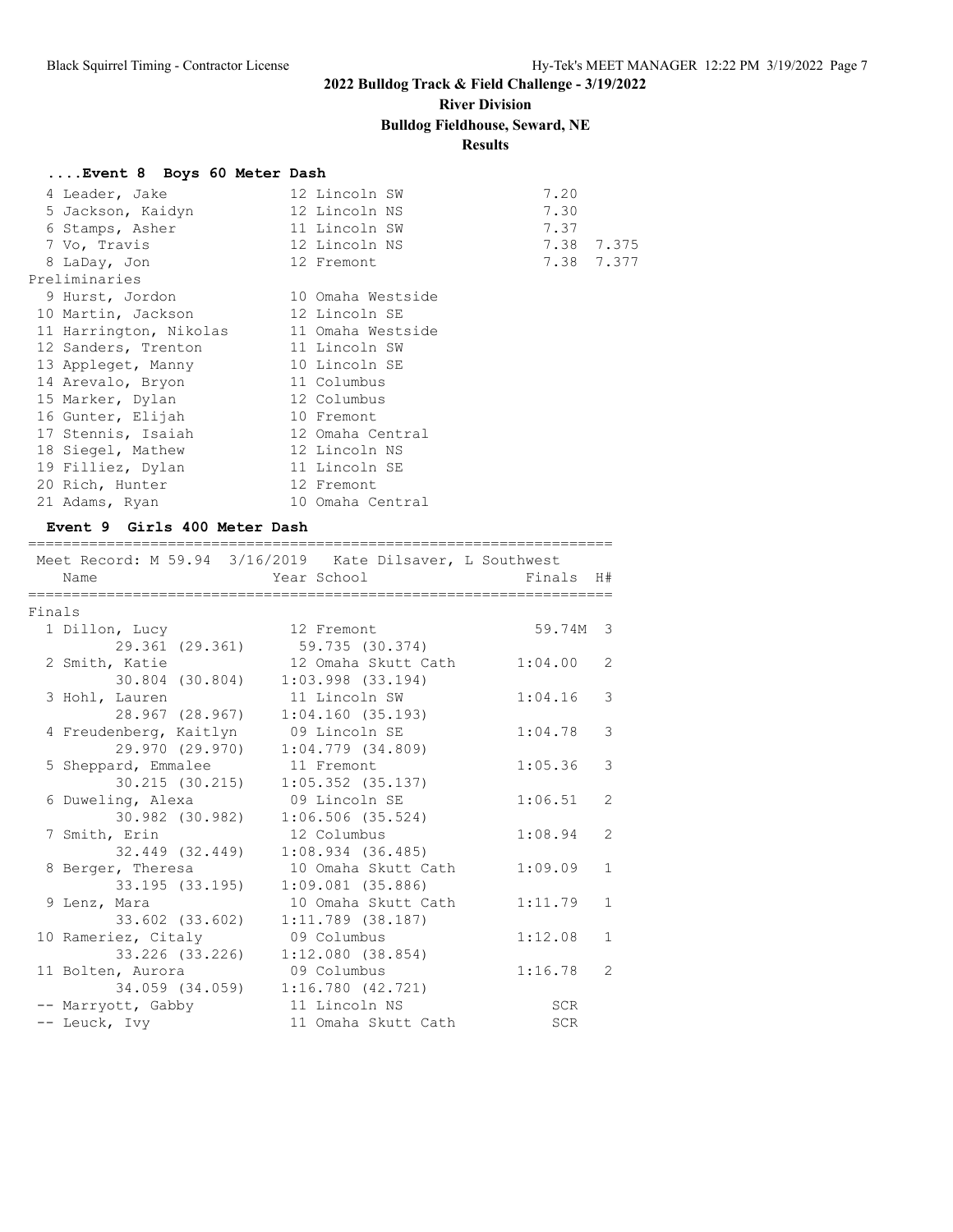# **River Division**

### **Bulldog Fieldhouse, Seward, NE**

### **Results**

#### **Event 10 Boys 400 Meter Dash**

|                       | Meet Record: M 50.62 3/22/2014 Mark Jarecki, Columbus Lakeview |            |                       |
|-----------------------|----------------------------------------------------------------|------------|-----------------------|
| Name                  | Year School                                                    | Finals H#  |                       |
| 1 Baker, Tyson        | 12 Fremont                                                     | 51.44      | 4                     |
| 24.982 (24.982)       | 51.433 (26.451)                                                |            |                       |
| 2 Mulder, Caleb       | 12 Columbus                                                    | 53.03      | 4                     |
| 25.496 (25.496)       | 53.022 (27.526)                                                |            |                       |
| 3 Woods, Henry        | 10 Lincoln SE                                                  | 53.34      | 4                     |
| 25.342 (25.342)       | 53.336 (27.994)                                                |            |                       |
| 4 Archer, Wyatt       | 11 Omaha Skutt Cath                                            | 54.77      | 3                     |
| 24.590 (24.590)       | 54.769 (30.179)                                                |            |                       |
| 5 Smith, Winter       | 12 Omaha Skutt Cath                                            | 55.53      | 2                     |
| 26.861 (26.861)       | 55.525 (28.664)                                                |            |                       |
| 6 LaPointe, Ashton    | 12 Columbus                                                    | 56.01      | 2                     |
| 27.484 (27.484)       | 56.001 (28.517)                                                |            |                       |
| 7 Long, Owen          | 10 Lincoln SE                                                  | 56.08      | 3                     |
| 25.428 (25.428)       | 56.075 (30.647)                                                |            |                       |
| 8 Eilers, Isaiah      | 11 Columbus                                                    | 56.13      | $\overline{2}$        |
| 27.123 (27.123)       | 56.130 (29.007)                                                |            |                       |
| 9 Zabawa, Joe         | 12 Lincoln SE                                                  | 56.69      | 3                     |
| 25.618 (25.618)       | 56.689 (31.071)                                                |            |                       |
| 10 Dubas, Jorden      | 12 Omaha Westside                                              | 57.15      | $\overline{4}$        |
| 25.734 (25.734)       | 57.150 (31.416)                                                |            |                       |
| 11 Pike, Colin        | 10 Omaha Skutt Cath                                            | 57.18      | 3                     |
| 25.194 (25.194)       | 57.173 (31.979)                                                |            |                       |
| 12 Stroup, Logan      | 11 Lincoln SW                                                  | 57.64      | $\mathbf 1$           |
| 26.201 (26.201)       | 57.633 (31.432)                                                |            |                       |
| 13 Sagehorn, Ashton   | 12 Fremont                                                     | 57.73      | $\mathbf{2}^{\prime}$ |
| 28.021 (28.021)       | 57.722 (29.701)                                                |            |                       |
| 14 Bretting, Cameron  | 09 Lincoln NS                                                  | 58.17      | $\mathbf 1$           |
| 26.713 (26.713)       | 58.167 (31.454)                                                |            |                       |
| 15 Brown, Jordan      | 10 Omaha Central                                               | 59.10      | $\mathbf 1$           |
| 27.019 (27.019)       | 59.097 (32.078)                                                |            |                       |
| 16 Olberding, Jackson | 10 Lincoln NS                                                  | 59.75      | $\mathbf{1}$          |
| 28.309 (28.309)       | 59.741 (31.432)                                                |            |                       |
| 17 Siegel, Joshua     | 10 Lincoln NS                                                  | 59.79      | $\mathbf{1}$          |
| 27.900 (27.900)       | 59.783 (31.883)                                                |            |                       |
| 18 King, Josh         | 11 Omaha Central                                               | 1:00.15    | $\mathbf 1$           |
| 25.921 (25.921)       | 1:00.150(34.229)                                               |            |                       |
| 19 Foneag, Maduok     | 11 Omaha Westside                                              | 1:00.17    | 3                     |
| 26.227 (26.227)       | $1:00.168$ (33.941)                                            |            |                       |
| 20 Miedl III, George  | 12 Omaha Central                                               | 1:03.62    | 2                     |
| 28.853 (28.853)       | 1:03.620(34.767)                                               |            |                       |
| -- Hiner, Soni        | 12 Omaha Westside                                              | <b>SCR</b> |                       |

================================================================

#### **Event 11 Girls 1600 Meter Run**

| Meet Record: M 5:14.91 3/20/2021 Elli Dahl, Fremont |                 |                   |  |                       |                   |  |
|-----------------------------------------------------|-----------------|-------------------|--|-----------------------|-------------------|--|
| Name                                                |                 | Year School       |  | Finals                |                   |  |
|                                                     |                 |                   |  |                       |                   |  |
| 1 Dahl, Elli                                        |                 | 12 Fremont        |  | 4:58.81M              |                   |  |
|                                                     | 36.748 (36.748) | 1:13.450(36.702)  |  | $1:50.403$ (36.953)   | 2:27.508 (37.105) |  |
| $3:05.906$ (38.398)                                 |                 | 3:43.679 (37.773) |  | $4:21.829$ $(38.150)$ | 4:58.810 (36.981) |  |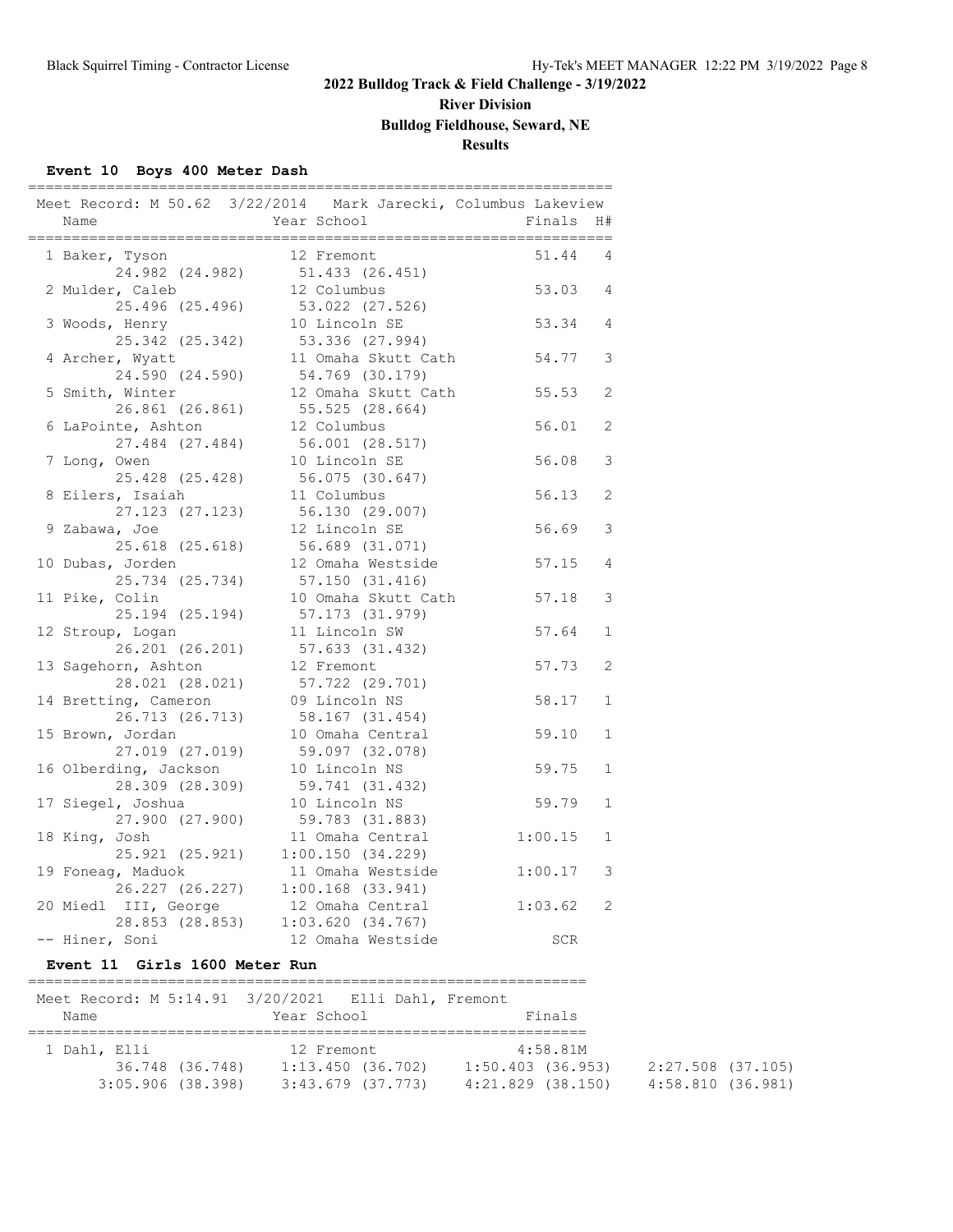**River Division**

**Bulldog Fieldhouse, Seward, NE**

### **Results**

#### **....Event 11 Girls 1600 Meter Run**

| 2 Rinn, Brianna       | 12 Lincoln SW                                       | 5:09.50M              |                       |
|-----------------------|-----------------------------------------------------|-----------------------|-----------------------|
| 37.042 (37.042)       | $1:13.919$ (36.877)                                 | $1:51.609$ (37.690)   | 2:30.421 (38.812)     |
| $3:10.954$ (40.533)   | $3:50.453$ (39.499)                                 | $4:30.861$ $(40.408)$ | $5:09.493$ (38.632)   |
| 3 Schwartz, Lily      | 11 Lincoln SW                                       | 5:25.08               |                       |
| 37.260 (37.260)       | $1:14.298$ (37.038)                                 | $1:53.166$ (38.868)   | $2:34.438$ $(41.272)$ |
| $3:17.511$ (43.073)   | $4:01.229$ $(43.718)$                               | $4:44.438$ $(43.209)$ | $5:25.075$ (40.637)   |
| 4 Deutsch, Abby       | 12 Lincoln SW                                       | 5:44.66               |                       |
| 38.907 (38.907)       | 1:20.035(41.128)                                    | $2:04.302$ $(44.267)$ | 2:49.760 (45.458)     |
| 3:35.135(45.375)      | $4:20.299$ $(45.164)$                               | 5:04.336(44.037)      | 5:44.653(40.317)      |
| 5 Travis, Brianne     | 11 Lincoln NS                                       | 5:46.37               |                       |
| 40.062 (40.062)       | 1:21.680(41.618)                                    | $2:05.736$ (44.056)   | 2:51.363 (45.627)     |
| $3:35.321$ $(43.958)$ | $4:20.551$ $(45.230)$                               | $5:04.692$ $(44.141)$ | $5:46.366$ $(41.674)$ |
| 6 Westfall, Gabi      | 09 Omaha Skutt Cath                                 | 5:52.07               |                       |
| 39.823 (39.823)       | $1:21.529$ $(41.706)$                               | 2:05.720(44.191)      | $2:51.488$ (45.768)   |
| $3:36.341$ $(44.853)$ | 4:23.825(47.484)                                    | 5:10.813(46.988)      | $5:52.065$ $(41.252)$ |
| 7 Riedel, Hope        | 09 Lincoln NS                                       | 5:52.91               |                       |
| 40.810 (40.810)       | $1:23.016$ $(42.206)$                               | $2:07.863$ $(44.847)$ | $2:52.497$ $(44.634)$ |
| $3:38.199$ $(45.702)$ | 4:24.720(46.521)                                    | 5:10.633(45.913)      | $5:52.905$ $(42.272)$ |
| 8 Olson, McKenna      | 11 Fremont                                          | 5:53.07               |                       |
| 39.775 (39.775)       | $1:20.767$ (40.992)                                 | 2:05.594 (44.827)     | $2:51.796$ (46.202)   |
| $3:37.751$ (45.955)   | $4:23.859$ $(46.108)$                               | 5:10.955(47.096)      | $5:53.062$ $(42.107)$ |
| 9 Hemmer, Chloe       | 10 Fremont                                          | 5:56.30               |                       |
| 38.751 (38.751)       | $1:20.726$ (41.975)                                 | 2:05.503(44.777)      | 2:51.749 (46.246)     |
| $3:37.773$ $(46.024)$ | $4:23.782$ $(46.009)$                               | 5:10.997(47.215)      | $5:56.292$ $(45.295)$ |
| 10 Labenz, Anna       | 10 Omaha Skutt Cath                                 | 6:06.47               |                       |
| 40.235 (40.235)       | $1:22.731$ $(42.496)$                               | $2:07.958$ (45.227)   | $2:54.591$ (46.633)   |
| $3:42.906$ (48.315)   | $4:31.412$ $(48.506)$                               | $5:20.354$ (48.942)   | $6:06.468$ $(46.114)$ |
| 11 Von Scheliha, Emma | 10 Lincoln SE                                       | 6:43.03               |                       |
| 40.345 (40.345)       | $1:23.511$ (43.166)                                 | $2:13.201$ (49.690)   | 3:07.825(54.624)      |
| 4:02.200(54.375)      | $4:57.274$ (55.074)                                 | 5:52.123(54.849)      | $6:43.022$ (50.899)   |
| 12 Johnson, Ali       | 10 Lincoln NS                                       | 7:01.39               |                       |
|                       | 42.870 (42.870) 1:32.546 (49.676) 2:27.526 (54.980) |                       | 3:21.716(54.190)      |
|                       | $4:18.019$ (56.303) $5:13.415$ (55.396)             | $6:08.599$ (55.184)   | $7:01.384$ (52.785)   |
| -- Wagner, Mia        | 12 Fremont                                          | SCR                   |                       |
| -- Darmento, Ayva     | 10 Fremont                                          | SCR                   |                       |

#### **Event 12 Boys 1600 Meter Run**

|                      | Meet Record: M 4:25.01 3/18/2017 Milo Greder, Omaha Westside |                       |
|----------------------|--------------------------------------------------------------|-----------------------|
| Name                 | Year School                                                  | Finals H#             |
|                      |                                                              |                       |
|                      | 1 Waters, Carter 12 Fremont                                  | $4:18.73M$ 2          |
| 33.050 (33.050)      | 1:05.681 (32.631)                                            | $1:38.652$ (32.971)   |
| 2:45.920 (33.588)    | $3:19.155$ (33.235)                                          | $3:49.364$ (30.209)   |
| 2 Wassermann, Grant  | 12 Lincoln NS                                                | $4:29.37$ 2           |
| 32.836 (32.836)      | $1:05.446$ (32.610)                                          | 1:38.416(32.970)      |
| 2:45.750 (33.623)    | 3:19.573(33.823)                                             | $3:54.483$ $(34.910)$ |
| 3 Rice, Alex         | 11 Omaha Skutt Cath                                          | $4:38.85$ 2           |
| 33.355 (33.355)      | 1:06.593(33.238)                                             | 1:40.939(34.346)      |
| 2:53.849 (36.711)    | 3:29.697(35.848)                                             | $4:05.531$ $(35.834)$ |
| 4 Lauterbach, Carson | 12 Lincoln SE                                                | $4:39.43$ 2           |
| 33.270 (33.270)      | 1:05.879 (32.609)                                            | 1:39.154 (33.275)     |
| 2:51.856 (37.225)    | $3:29.849$ $(37.993)$                                        | $4:06.233$ $(36.384)$ |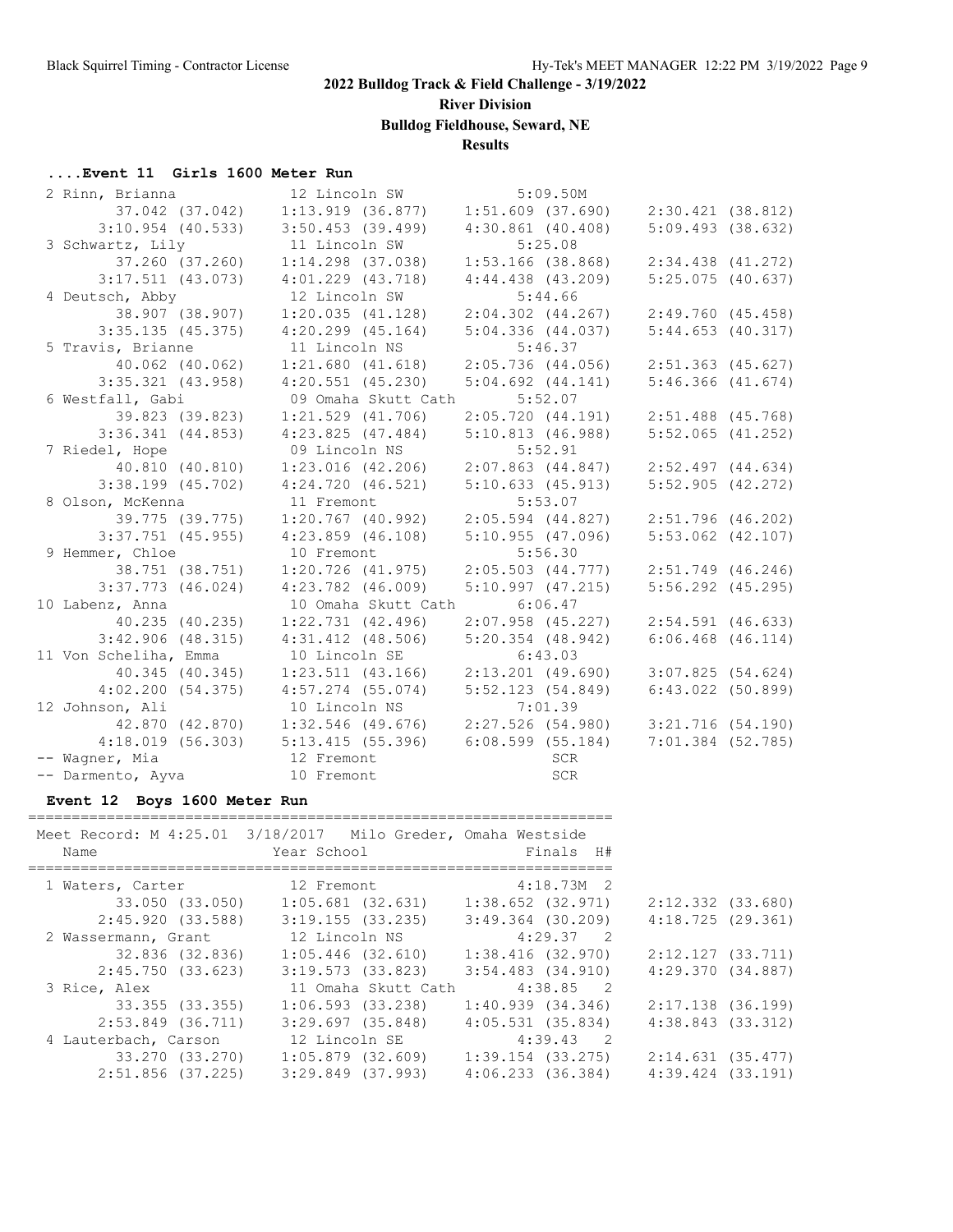**River Division**

**Bulldog Fieldhouse, Seward, NE**

### **Results**

### **....Event 12 Boys 1600 Meter Run**

| 5 Montes, Matthew     | 12 Lincoln NS         | 4:40.01<br>2                          |                       |  |
|-----------------------|-----------------------|---------------------------------------|-----------------------|--|
| 33.645 (33.645)       | $1:07.034$ (33.389)   | $1:41.308$ $(34.274)$                 | $2:17.434$ (36.126)   |  |
| $2:53.620$ (36.186)   | $3:30.461$ (36.841)   | $4:06.439$ (35.978)                   | $4:40.009$ $(33.570)$ |  |
| 6 Nguyen, Jimmy       | 12 Lincoln NS         | 4:41.25<br>$\overline{\phantom{0}}^2$ |                       |  |
| 34.184 (34.184)       | $1:08.167$ (33.983)   | $1:42.373$ $(34.206)$                 | $2:17.900$ (35.527)   |  |
| $2:54.062$ (36.162)   | $3:30.739$ $(36.677)$ | $4:06.719$ (35.980)                   | $4:41.242$ $(34.523)$ |  |
| 7 Grabher, Tate       | 11 Omaha Central      | 4:52.98<br>$\overline{\phantom{0}}^2$ |                       |  |
| 34.338 (34.338)       | 1:08.712(34.374)      | $1:45.098$ (36.386)                   | $2:22.278$ (37.180)   |  |
| $3:00.274$ (37.996)   | $3:38.722$ $(38.448)$ | $4:15.831$ $(37.109)$                 | 4:52.980(37.149)      |  |
| 8 Johnson, Nathan     | 11 Lincoln SE         | 4:54.53<br>$\overline{\phantom{0}}^2$ |                       |  |
| 34.192 (34.192)       | 1:08.826(34.634)      | $1:45.502$ (36.676)                   | $2:23.841$ (38.339)   |  |
| $3:03.582$ (39.741)   | $3:44.460$ (40.878)   | $4:23.853$ (39.393)                   | $4:54.521$ (30.668)   |  |
| 9 Muir, Kale          | 10 Lincoln SE         | 4:56.43 1                             |                       |  |
| 37.830 (37.830)       | $1:17.153$ (39.323)   | $1:55.382$ (38.229)                   | 2:32.178 (36.796)     |  |
| $3:09.352$ (37.174)   | $3:46.949$ (37.597)   | $4:23.060$ $(36.111)$                 | 4:56.430(33.370)      |  |
| 10 Rice, Tommy        | 09 Omaha Skutt Cath   | 4:57.90<br>$\overline{2}$             |                       |  |
| 33.828 (33.828)       | $1:08.254$ (34.426)   | 1:44.300(36.046)                      | $2:22.399$ (38.099)   |  |
| $3:01.004$ (38.605)   | $3:40.608$ $(39.604)$ | $4:20.225$ (39.617)                   | $4:57.895$ (37.670)   |  |
| 11 Rinn, Jacob        | 10 Lincoln SW         | 5:02.34 1                             |                       |  |
| 38.079 (38.079)       | $1:17.481$ (39.402)   | $1:55.683$ (38.202)                   | $2:32.763$ (37.080)   |  |
| $3:10.942$ (38.179)   | $3:49.733$ (38.791)   | $4:27.382$ $(37.649)$                 | 5:02.335(34.953)      |  |
| 12 Carlson, Nathan    | 11 Omaha Westside     | $5:03.99$ 1                           |                       |  |
| 38.733 (38.733)       | $1:18.232$ (39.499)   | $1:56.805$ (38.573)                   | $2:34.358$ (37.553)   |  |
| $3:13.007$ (38.649)   | $3:51.602$ (38.595)   | 4:29.257(37.655)                      | 5:03.990(34.733)      |  |
| 13 Kugler, Ryan       | 09 Omaha Westside     | 5:04.12<br>$\overline{1}$             |                       |  |
| 37.909 (37.909)       | $1:17.266$ (39.357)   | $1:55.621$ (38.355)                   | $2:33.309$ $(37.688)$ |  |
| $3:11.328$ (38.019)   | $3:50.052$ (38.724)   | $4:28.259$ (38.207)                   | $5:04.117$ (35.858)   |  |
| 14 Richert, Ryan      | 11 Lincoln SW         | 5:09.90<br>$\overline{1}$             |                       |  |
| 38.120 (38.120)       | 1:17.531(39.411)      | $1:55.972$ (38.441)                   | 2:33.956 (37.984)     |  |
| $3:12.721$ $(38.765)$ | $3:52.381$ (39.660)   | $4:32.068$ (39.687)                   | $5:09.894$ (37.826)   |  |
| 15 Fisher, Jackson    | 12 Omaha Central      | 5:14.12 1                             |                       |  |
| 38.453 (38.453)       | $1:17.962$ (39.509)   | $1:56.958$ (38.996)                   | $2:35.077$ (38.119)   |  |
| $3:15.252$ (40.175)   | $3:55.762$ (40.510)   | $4:36.536$ (40.774)                   | $5:14.116$ (37.580)   |  |
| 16 Harvey, Harrison   | 11 Lincoln SW         | 5:18.62<br>$\overline{1}$             |                       |  |
| 39.159 (39.159)       | 1:18.517(39.358)      | $1:58.074$ (39.557)                   | $2:38.692$ $(40.618)$ |  |
| $3:20.334$ $(41.642)$ | $4:01.720$ $(41.386)$ | 4:42.535(40.815)                      | $5:18.618$ (36.083)   |  |
| 17 Urkoski, Brandon   | 12 Columbus           | 5:23.17 1                             |                       |  |
| 39.399 (39.399)       | 1:18.960(39.561)      | $1:58.403$ (39.443)                   | $2:38.864$ (40.461)   |  |
| $3:20.482$ $(41.618)$ | $4:02.658$ $(42.176)$ | 4:44.400(41.742)                      | $5:23.162$ (38.762)   |  |
| 18 Duranski, Cooper   | 11 Columbus           | 5:36.19<br>$\overline{1}$             |                       |  |
| 39.882 (39.882)       | $1:20.509$ (40.627)   | 2:01.315(40.806)                      | $2:42.007$ (40.692)   |  |
| $3:23.698$ $(41.691)$ | $4:07.586$ (43.888)   | $4:52.923$ (45.337)                   | $5:36.187$ (43.264)   |  |
| 19 Gomez, Kevin       | 10 Columbus           | 5:42.16<br>$\overline{1}$             |                       |  |
| 39.810 (39.810)       | $1:20.369$ (40.559)   | $2:01.768$ (41.399)                   | $2:43.029$ $(41.261)$ |  |
| $3:26.288$ (43.259)   | $4:12.328$ $(46.040)$ | $4:59.282$ $(46.954)$                 | $5:42.154$ $(42.872)$ |  |
| -- Muse, Ahmed        | 12 Omaha Central      | <b>Example 19 DNS</b><br>2            |                       |  |

#### **Event 13 Girls 800 Meter Run**

| Meet Record: M 2:24.31 3/16/2019 Lindsey Blehm, L Southwest |                 |                                 |                              |                   |  |
|-------------------------------------------------------------|-----------------|---------------------------------|------------------------------|-------------------|--|
| Name                                                        |                 | Year School                     | Finals                       |                   |  |
| 1 Dahl, Maris                                               | 35.814 (35.814) | 10 Fremont<br>1:12.321 (36.507) | 2:29.00<br>1:51.534 (39.213) | 2:28.998 (37.464) |  |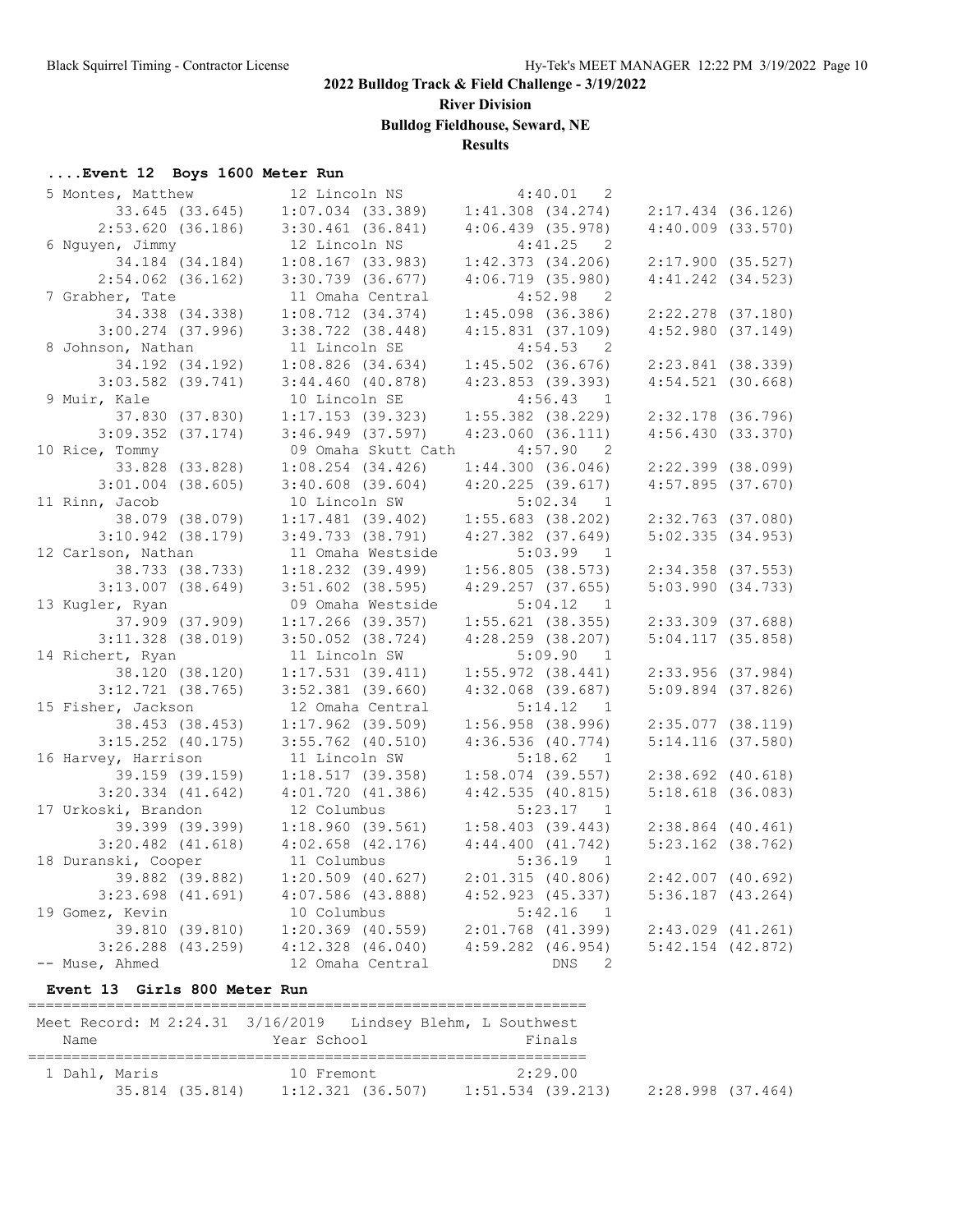**River Division**

**Bulldog Fieldhouse, Seward, NE**

#### **Results**

#### **....Event 13 Girls 800 Meter Run**

| 2 Schwensen, Amelia 12 Lincoln SW 2:31.73       |                                                                                             |                                                   |                     |
|-------------------------------------------------|---------------------------------------------------------------------------------------------|---------------------------------------------------|---------------------|
|                                                 | 36.278 (36.278) 1:12.535 (36.257)                                                           | 1:52.098 (39.563)                                 | 2:31.730 (39.632)   |
| 3 Wagner, Mia and 12 Fremont                    |                                                                                             | 2:38.47                                           |                     |
|                                                 |                                                                                             | $1:55.750$ (41.297)                               | 2:38.462 (42.712)   |
| 4 Kropastch, Hannah                             | 09 Columbus                                                                                 | 2:44.04                                           |                     |
| 39.804 (39.804) 1:20.847 (41.043)               |                                                                                             | 2:05.091 (44.244)                                 | 2:44.033(38.942)    |
| 5 Rensch, Jaiden 12 Fremont 2:45.68             |                                                                                             |                                                   |                     |
|                                                 | 38.911 (38.911) 1:19.756 (40.845) 2:03.579 (43.823)                                         |                                                   | 2:45.672 (42.093)   |
| 6 Kropatsch, Hailey                             | 09 Columbus 2:47.37                                                                         |                                                   |                     |
|                                                 |                                                                                             |                                                   | 2:47.363 (41.557)   |
| 7 Roubal, Annabelle 10 Omaha Skutt Cath 2:48.92 |                                                                                             |                                                   |                     |
|                                                 | 39.632 (39.632)                     1:21.670 (42.038)                     2:06.137 (44.467) |                                                   | $2:48.914$ (42.777) |
| 8 Brewer, Jessica                               | 12 Lincoln SE 2:54.00                                                                       |                                                   |                     |
|                                                 |                                                                                             |                                                   | 2:53.997 (47.765)   |
| 9 Berger, Theresa                               | 10 Omaha Skutt Cath 2:58.37                                                                 |                                                   |                     |
| 39.945 (39.945)                                 | $1:22.595$ (42.650) 2:09.573 (46.978)                                                       |                                                   | $2:58.364$ (48.791) |
| 10 Marryott, Gabby 11 Lincoln NS 3:09.22        |                                                                                             |                                                   |                     |
|                                                 | 41.687 (41.687) 1:27.564 (45.877) 2:19.329 (51.765)                                         |                                                   | 3:09.220 (49.891)   |
| -- Lenz, Mara 10 Omaha Skutt Cath               |                                                                                             | <b>Example 19 DNS</b>                             |                     |
| -- Keodouangdy, Natalee 12 Lincoln NS           |                                                                                             | <b>DNS</b>                                        |                     |
| -- Harford, Michaela 12 Lincoln SW              |                                                                                             | <b>Example 19 Service State State State State</b> |                     |

#### **Event 14 Boys 800 Meter Run**

#### =================================================================== Meet Record: M 1:58.36 3/21/2015 Ty Hansen, Fremont Name  $Year School$  Finals H# =================================================================== 1 Taylor, Braden 12 Fremont 1:57.01M 2 27.466 (27.466) 56.610 (29.144) 1:27.034 (30.424) 1:57.001 (29.967)

| 27.466 (27.466)      56.610 (29.144)      1:27.034 (30.424)      1:57.001 (29.967)        |                   |                     |                       |  |
|-------------------------------------------------------------------------------------------|-------------------|---------------------|-----------------------|--|
|                                                                                           |                   |                     |                       |  |
| 2 Ienn, Alex 11 Columbus 2:07.77 2<br>29.750 (29.750) 1:00.217 (30.467) 1:33.321 (33.104) |                   |                     | $2:07.768$ $(34.447)$ |  |
| 3 Schnase, Wyatt 11 Lincoln SW 2:08.67 2                                                  |                   |                     |                       |  |
| 30.707 (30.707) 1:01.828 (31.121)                                                         |                   | 1:35.322 (33.494)   | $2:08.669$ $(33.347)$ |  |
| 4 Kempkes, Will $12$ Lincoln SW $2:08.77$ 1                                               |                   |                     |                       |  |
| 32.733 (32.733)                                                                           | 1:05.598 (32.865) | $1:38.053$ (32.455) | $2:08.769$ (30.716)   |  |
| 5 Gross, Conor 69 Omaha Westside                                                          |                   | $2:08.78$ 1         |                       |  |
| 32.325 (32.325) 1:05.184 (32.859)                                                         |                   | $1:37.738$ (32.554) | 2:08.775(31.037)      |  |
| 6 Lawrence, Noah 11 Columbus 2:11.70 2                                                    |                   |                     |                       |  |
| 30.295 (30.295) 1:02.315 (32.020)                                                         |                   | 1:37.510 (35.195)   | 2:11.697(34.187)      |  |
| 7 Dahlke, Heath 10 Columbus 2:12.84 2                                                     |                   |                     |                       |  |
| 31.349 (31.349) 1:03.992 (32.643)                                                         |                   | 1:38.676 (34.684)   | 2:12.833 (34.157)     |  |
| 8 Brown, Evan 11 Lincoln SW                                                               |                   | $2:14.19$ 2         |                       |  |
| 31.046 (31.046)  1:03.146 (32.100)                                                        |                   | 1:38.265 (35.119)   | 2:14.190(35.925)      |  |
| 9 Heller, Landon 12 Lincoln SE 2:16.59 2                                                  |                   |                     |                       |  |
| 31.302 (31.302) 1:04.054 (32.752)                                                         |                   | 1:39.253 (35.199)   | 2:16.590(37.337)      |  |
| 10 Rue, Clark                                                                             | 12 Omaha Westside | $2:18.20$ 1         |                       |  |
|                                                                                           |                   |                     | 2:18.197(33.326)      |  |
| 11 Lima, Rafael                   11 Lincoln SE                 2:19.17     2             |                   |                     |                       |  |
|                                                                                           |                   |                     | 2:19.164 (39.149)     |  |
| 12 Schumacher, Zach 11 Omaha Skutt Cath 2:21.36 1                                         |                   |                     |                       |  |
|                                                                                           |                   |                     | 2:21.356 (37.522)     |  |
| 13 Foneag, Maduok 11 Omaha Westside 2:23.03 1                                             |                   |                     |                       |  |
|                                                                                           |                   |                     | 2:23.021 (34.518)     |  |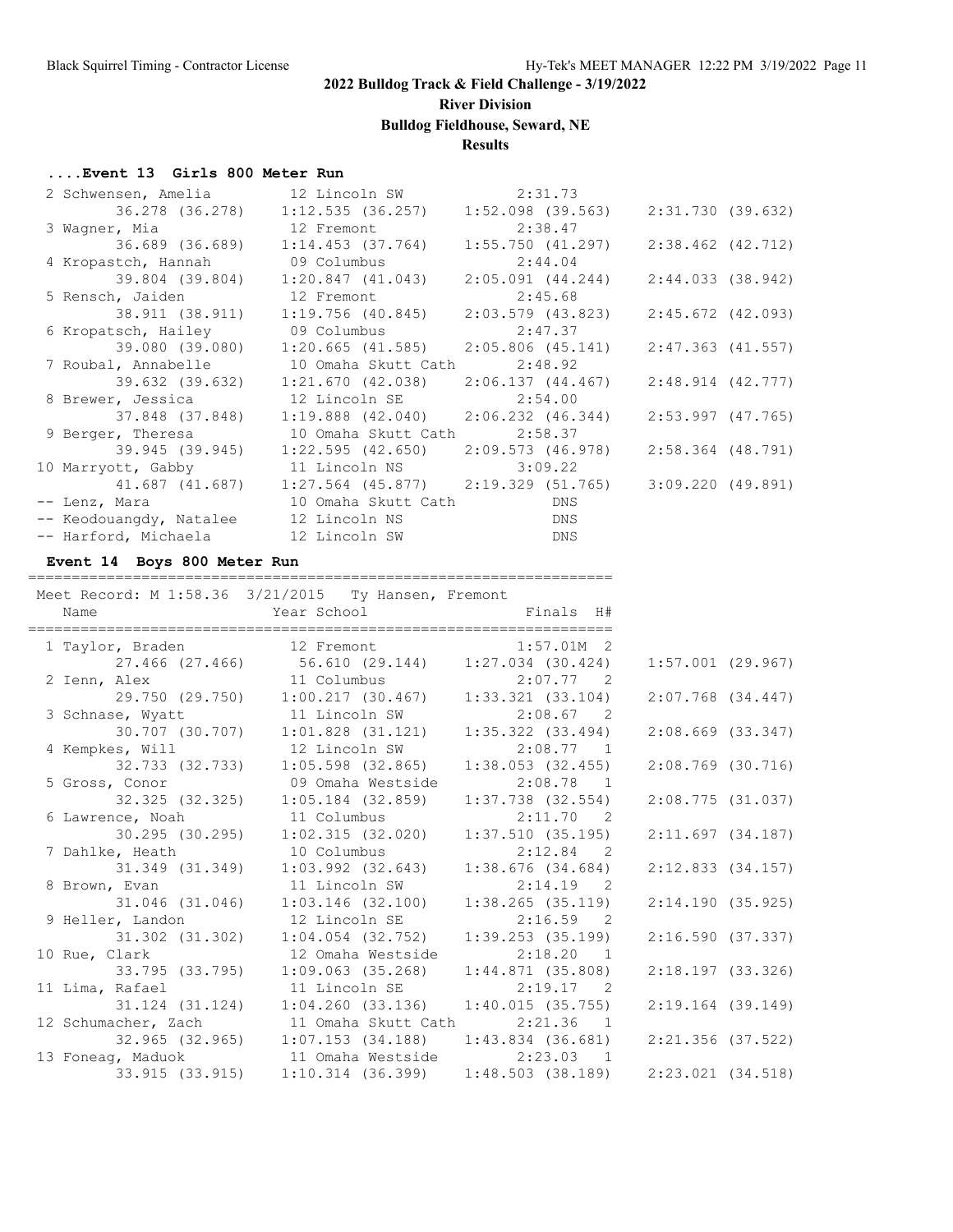**River Division Bulldog Fieldhouse, Seward, NE**

#### **Results**

#### **....Event 14 Boys 800 Meter Run**

| 14 Fisher, Jackson     | 12 Omaha Central 2:23.66 1                                  |       |                   |
|------------------------|-------------------------------------------------------------|-------|-------------------|
| 33.351 (33.351)        | $1:08.795$ (35.444) $1:47.352$ (38.557) $2:23.651$ (36.299) |       |                   |
| 15 Carbullido, Zach    | 11 Omaha Skutt Cath 2:26.06 1                               |       |                   |
| 33.169 (33.169)        | $1:08.470$ (35.301) $1:47.207$ (38.737)                     |       | 2:26.055 (38.848) |
| 16 Thompson, Alejandro | 11 Omaha Skutt Cath 2:27.42 1                               |       |                   |
| 32.813 (32.813)        | $1:07.935$ (35.122) $1:47.041$ (39.106)                     |       | 2:27.419 (40.378) |
| -- Zastrow, Easton     | 09 Lincoln NS                                               | DNS 1 |                   |
| -- Dunaski, Matthew    | 12 Lincoln NS                                               | DNS 2 |                   |

#### **Event 15 Girls 200 Meter Dash**

| Meet Record: M 26.31 3/20/2021 Kate Dilsaver, Lincoln SW |                     |            |                |
|----------------------------------------------------------|---------------------|------------|----------------|
| Name                                                     | Year School         | Finals     | H#             |
|                                                          |                     |            |                |
| 1 Wemhoff, Elizabeth 09 Columbus                         |                     | 26.42      | 4              |
| 2 Rowe, Jaida                                            | 12 Lincoln SW       | 26.64      | 4              |
| 3 Gleason, Tania                                         | 12 Fremont          | 27.17      | 4              |
| 4 Jacobs, Ali                                            | 10 Lincoln NS       | 27.90      | 3              |
| 5 Freudenberg, Kaitlyn                                   | 09 Lincoln SE       | 27.92      | 4              |
| 6 Cooper, Ella                                           | 11 Fremont          | 27.99      | $\overline{4}$ |
| 7 Wood, Taylor                                           | 11 Lincoln SW       | 28.33      | 3              |
| 8 Mogensen, Rylee                                        | 11 Omaha Skutt Cath | 28.79      | 3              |
| 9 Korecky, Taylor                                        | 11 Lincoln SW       | 28.81      | 3              |
| 10 Dahlke, Hannah                                        | 10 Columbus         | 29.30      | $\overline{2}$ |
| 11 Hanson, Hayley                                        | 10 Fremont          | 29.32      | $\overline{2}$ |
| 12 Biven, Kenzie                                         | 12 Lincoln NS       | 29.36      | $\mathbf{1}$   |
| 13 Smith, Erin                                           | 12 Columbus         | 29.92      | $\mathbf{1}$   |
| 14 Duweling, Alexa                                       | 09 Lincoln SE       | 30.03      | $\mathfrak{D}$ |
| 15 Lechtenberger, Elli                                   | 12 Lincoln SE       | 30.37      | $\mathbf{1}$   |
| 16 Yosick, Mikalah                                       | 11 Omaha Skutt Cath | 31.59      | 1              |
| 17 Kalisch, Skye                                         | 11 Omaha Skutt Cath | 33.32      | 3              |
| -- Zastrow, Greta                                        | 11 Lincoln NS       | SCR        |                |
| -- Kahler, Riece                                         | 11 Omaha Skutt Cath | <b>SCR</b> |                |

#### **Event 16 Boys 200 Meter Dash**

=================================================================== Meet Record: M 22.83 3/16/2019 Avante Dickerson, Westside

| Name                 |  |                                                                                                                                                                                                                                                                                               |   |                                                                                                                                                             |
|----------------------|--|-----------------------------------------------------------------------------------------------------------------------------------------------------------------------------------------------------------------------------------------------------------------------------------------------|---|-------------------------------------------------------------------------------------------------------------------------------------------------------------|
| 1 Moore, Micah       |  |                                                                                                                                                                                                                                                                                               | 5 |                                                                                                                                                             |
| 2 Leader, Jake       |  |                                                                                                                                                                                                                                                                                               |   |                                                                                                                                                             |
| 3 Consbruck, Kyan    |  |                                                                                                                                                                                                                                                                                               | 4 |                                                                                                                                                             |
| 4 Okafor, Preston    |  |                                                                                                                                                                                                                                                                                               | 5 |                                                                                                                                                             |
| 5 Vo, Travis         |  |                                                                                                                                                                                                                                                                                               | 4 |                                                                                                                                                             |
| 6 Hurst, Jordon      |  |                                                                                                                                                                                                                                                                                               | 5 |                                                                                                                                                             |
| 7 Arevalo, Bryon     |  |                                                                                                                                                                                                                                                                                               | 3 |                                                                                                                                                             |
| 8 Koebernick, Max    |  |                                                                                                                                                                                                                                                                                               | 3 |                                                                                                                                                             |
| 9 Pike, Colin        |  |                                                                                                                                                                                                                                                                                               | 2 |                                                                                                                                                             |
| 10 Gandara, Sam      |  |                                                                                                                                                                                                                                                                                               |   |                                                                                                                                                             |
| 11 Reed, Connor      |  |                                                                                                                                                                                                                                                                                               |   |                                                                                                                                                             |
| 12 Stroup, Logan     |  |                                                                                                                                                                                                                                                                                               | 4 |                                                                                                                                                             |
| 13 Daniels, Adoriyan |  |                                                                                                                                                                                                                                                                                               | 4 |                                                                                                                                                             |
| 14 Smith, Winter     |  |                                                                                                                                                                                                                                                                                               | 2 |                                                                                                                                                             |
| 15 Haney, Luke       |  | 24.90                                                                                                                                                                                                                                                                                         | 1 |                                                                                                                                                             |
|                      |  | Year School<br>12 Fremont<br>12 Lincoln SW<br>12 Lincoln SW<br>10 Omaha Westside<br>12 Lincoln NS<br>10 Omaha Westside<br>11 Columbus<br>12 Lincoln NS<br>10 Omaha Skutt Cath<br>10 Lincoln SE<br>12 Lincoln NS<br>11 Lincoln SW<br>11 Columbus<br>12 Omaha Skutt Cath<br>11 Omaha Skutt Cath |   | Finals H#<br>23.17<br>23.46 3<br>23.59<br>23.65<br>23.76<br>24.14<br>24.20<br>24.25<br>24.30<br>24.53 4 24.521<br>24.53 2 24.527<br>24.68<br>24.71<br>24.79 |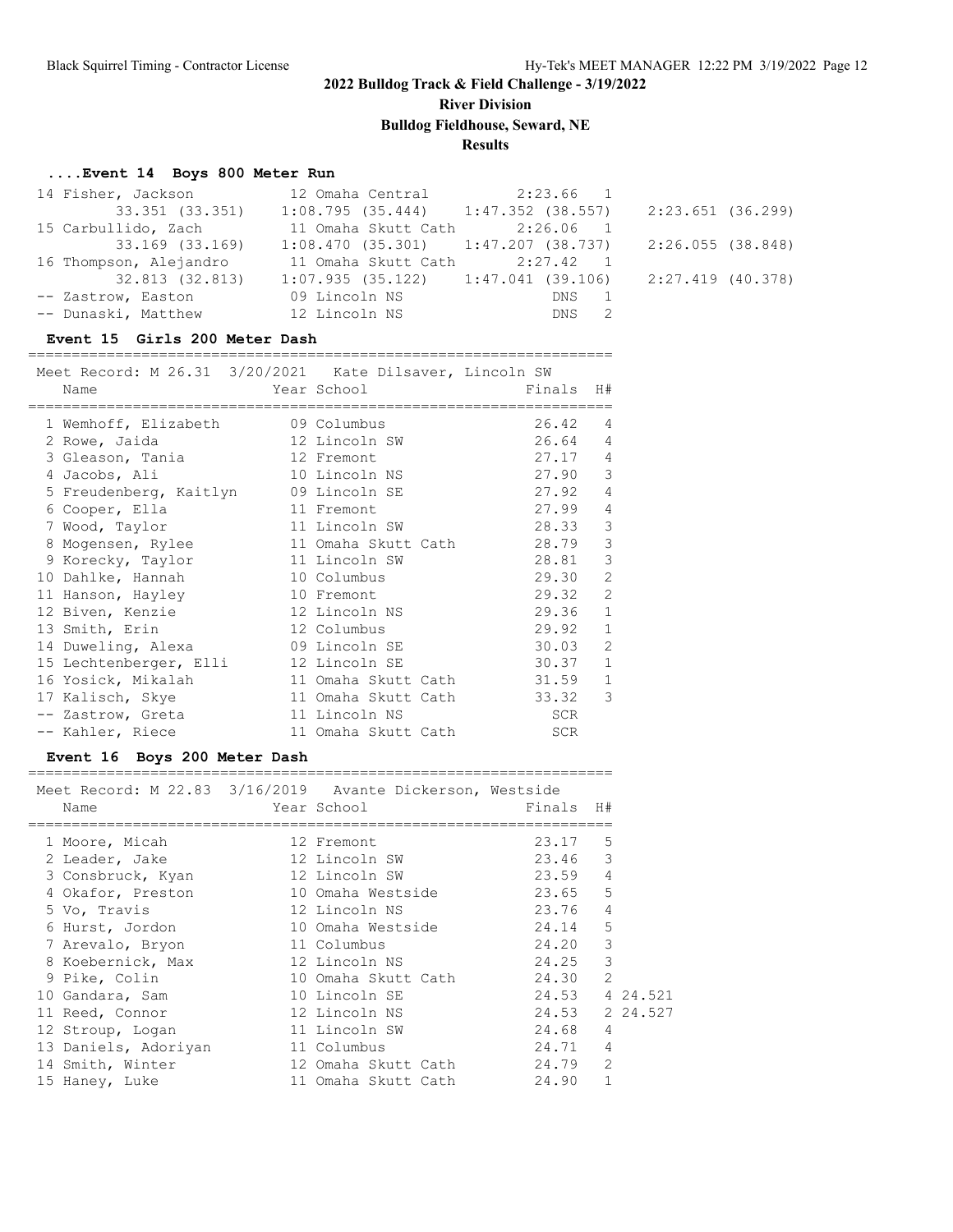# **River Division**

**Bulldog Fieldhouse, Seward, NE**

**Results**

### **....Event 16 Boys 200 Meter Dash**

| 16 Dubas, Jorden<br>16 Dubas, s.<br>17 Filliez, Dylan<br>Duan<br>19 McPherson, Noah 12 Omaha Central 25.69<br>20 Brown, Jordan<br>21 Show, Cameron 11 Fremont<br>22 Ninete, Zach<br>-- Marker, Dylan<br>-- Dettmer, Tyson<br>Event 17 Girls 4x400 Meter Relay | 12 Omaha Westside<br>11 Lincoln SE<br>10 Omaha Central<br>10 Omaha Central 25.76<br>26.01<br>12 Fremont<br>12 Columbus<br>12 Lincoln SE | 25.12<br>5<br>5<br>25.40<br>25.46<br>2<br>3<br>1<br>1<br>26.20<br>1<br>2<br>DNS<br>3<br>DNS |                     |
|---------------------------------------------------------------------------------------------------------------------------------------------------------------------------------------------------------------------------------------------------------------|-----------------------------------------------------------------------------------------------------------------------------------------|---------------------------------------------------------------------------------------------|---------------------|
| Meet Record: M 4:14.32 3/18/2017 Millard West, Millard West<br>School                                                                                                                                                                                         |                                                                                                                                         | Finals<br>===============                                                                   |                     |
| 1 Fremont 'A'<br>1) Dillon, Lucy 12<br>3) Sheppard, Emmalee 11 4) Glause, Sydney 10<br>$1:04.372$ $(1:04.372)$ $2:08.899$ $(1:04.527)$ $3:13.881$ $(1:04.982)$ $4:13.591$ $(59.710)$                                                                          | 2) Gleason, Tania 12                                                                                                                    | 4:13.60M                                                                                    |                     |
| 2 Lincoln SW 'A'<br>1) Rinn, Brianna 12<br>3) Wood, Taylor 11<br>1:10.626 (1:10.626) 2:13.734 (1:03.108) 3:16.702 (1:02.968) 4:18.554 (1:01.852)<br>3 Omaha Skutt Cath 'A'                                                                                    | 2) Hohl, Lauren 11<br>4) Schwartz, Lily 11                                                                                              | 4:18.56<br>4:33.79                                                                          |                     |
| 1) Smith, Katie 12<br>3) Kahler, Riece 11<br>$1:06.315$ (1:06.315) $2:13.825$ (1:07.510) $3:22.240$ (1:08.415) $4:33.785$ (1:11.545)<br>4 Lincoln NS 'A'                                                                                                      | 2) Pogge, Josie 11<br>4) Westfall, Gabi 09                                                                                              | 4:45.76                                                                                     |                     |
| 1) Biven, Kenzie 12<br>3) Bakenhus, Jerika 11<br>1:17.373 (1:17.373) 2:25.912 (1:08.539) 3:39.543 (1:13.631) 4:45.752 (1:06.209)<br>5 Columbus 'A'<br>1) Bolten, Aurora 09 (2) Wilcox, Gracie 09                                                              | 2) Jacobs, Ali 10<br>4) Zastrow, Greta 11                                                                                               | 4:58.92                                                                                     |                     |
| 3) Gentile, Grayson 09 (4) Rameriez, Citaly 09<br>1:20.377 (1:20.377) 2:32.573 (1:12.196) 3:47.319 (1:14.746) 4:58.913 (1:11.594)<br>Event 18 Boys 4x400 Meter Relay                                                                                          |                                                                                                                                         |                                                                                             |                     |
| Meet Record: M 3:33.04 3/21/2015  Papillion LaVista South, Papil<br>School                                                                                                                                                                                    | =================================                                                                                                       | Finals H#                                                                                   |                     |
| $\mathsf{A}$<br>1 Fremont<br>1) Baker, Tyson 12<br>3) Miller, Nolan 12                                                                                                                                                                                        | 2) Waters, Carter 12<br>4) Sellon, Drew 12                                                                                              | $3:32.87M$ 2                                                                                |                     |
| 52.772 (52.772)<br>2 Lincoln NS<br>$\mathsf{A}$<br>1) Dunaski, Matthew 12                                                                                                                                                                                     | 1:45.280(52.508)<br>2) Siegel, Mathew 12                                                                                                | 2:38.930(53.650)<br>3:36.91<br>$\overline{\phantom{0}}^2$                                   | 3:32.870 (53.940)   |
| 3) Phlan, Connor 11<br>56.029 (56.029)<br>3 Lincoln SE<br>$^{\prime}$ A $^{\prime}$<br>1) Martin, Jackson 12                                                                                                                                                  | 4) Hallett, Dylan 11<br>$1:50.954$ (54.925)<br>2) Long, Owen 10                                                                         | 2:45.037(54.083)<br>3:39.20<br>$\overline{\phantom{0}}^2$                                   | 3:36.901(51.864)    |
| 3) Zabawa, Joe 12<br>54.459 (54.459)                                                                                                                                                                                                                          | 4) Woods, Henry 10<br>1:49.672(55.213)                                                                                                  | 2:46.213 (56.541)                                                                           | $3:39.197$ (52.984) |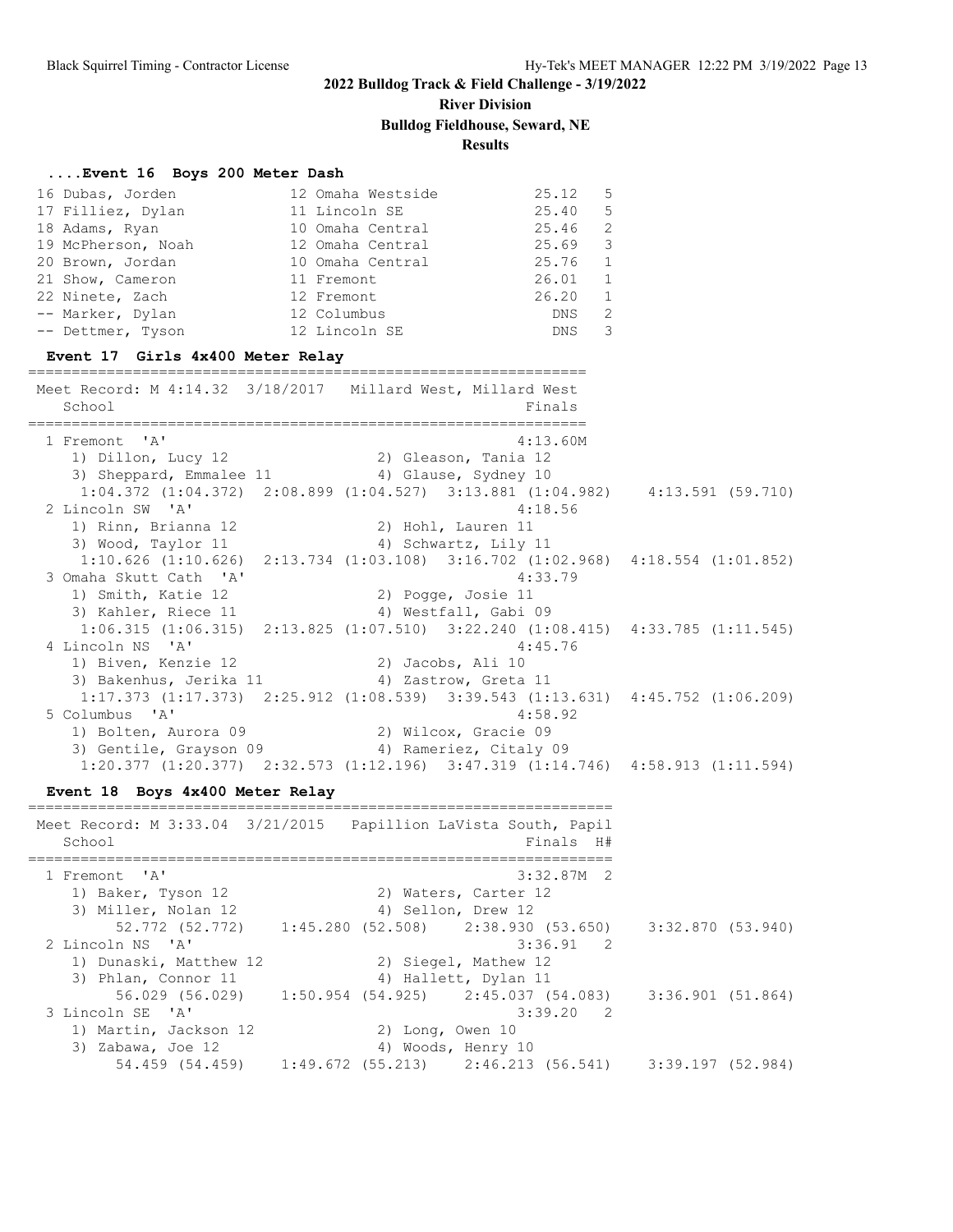#### **River Division**

**Bulldog Fieldhouse, Seward, NE**

### **Results**

#### **....Event 18 Boys 4x400 Meter Relay**

| 4 Omaha Skutt Cath 'A'                                                                          |                   | $3:40.23$ 1                                                           |                     |  |
|-------------------------------------------------------------------------------------------------|-------------------|-----------------------------------------------------------------------|---------------------|--|
| 1) Kennedy, Alex 12                                                                             |                   | 2) Archer, Wyatt 11                                                   |                     |  |
| 3) Turman, Bennett 10                                                                           | 4) Rice, Alex 11  |                                                                       |                     |  |
|                                                                                                 |                   | 57.114 (57.114) 1:50.696 (53.582) 2:47.530 (56.834) 3:40.221 (52.691) |                     |  |
| 5 Columbus 'A'                                                                                  |                   | $3:40.98$ 1                                                           |                     |  |
| 1) Mulder, Caleb 12                                                                             |                   | 2) Daniels, Adoriyan 11                                               |                     |  |
| 3) Braun, Carter 12                                                                             |                   | 4) LaPointe, Ashton 12                                                |                     |  |
|                                                                                                 |                   |                                                                       | 3:40.972 (55.003)   |  |
| 6 Lincoln SW 'A'                                                                                |                   | $3:41.26$ 1                                                           |                     |  |
| 1) Welch, Aiden 11                                                                              |                   | 2) Mielak, Grant 12                                                   |                     |  |
| 3) Tassett, Paul 12                                                                             |                   | 4) Kempkes, Will 12                                                   |                     |  |
|                                                                                                 |                   | 57.943 (57.943) 1:54.353 (56.410) 2:48.582 (54.229) 3:41.252 (52.670) |                     |  |
| 7 Omaha Central 'A'                                                                             |                   | $3:44.26$ 2                                                           |                     |  |
| 1) Ridder-Young, Grayson 11 (2) Brown, Andrew 10                                                |                   |                                                                       |                     |  |
| 3) Young, Ian 11                                                                                | 4) Muse, Ahmed 12 |                                                                       |                     |  |
|                                                                                                 |                   | 55.105 (55.105)    1:51.615 (56.510)    2:48.908 (57.293)             | $3:44.252$ (55.344) |  |
| 8 Omaha Westside 'A'                                                                            |                   | $4:04.50$ 1                                                           |                     |  |
| 1) Rue, Clark 12                                                                                |                   | 2) Carlson, Nathan 11                                                 |                     |  |
| 3) Gross, Conor 09                                                                              |                   | 4) Dubas, Jorden 12                                                   |                     |  |
| $1:00.382$ $(1:00.382)$ $2:01.590$ $(1:01.208)$ $3:04.060$ $(1:02.470)$ $4:04.492$ $(1:00.432)$ |                   |                                                                       |                     |  |
|                                                                                                 |                   |                                                                       |                     |  |

**Event 19 Girls Shot Put**

=============================================================================

| Meet Record: M 40-00 3/21/2015 Jordyn Sterns, York<br>Year School <a> Finals <a> H#<br/>Name</a></a> |  |                      |            |  |
|------------------------------------------------------------------------------------------------------|--|----------------------|------------|--|
| 1 Ragland, Kinsley 12 Lincoln NS 40-05.00M 12.31m 2<br>40-03 40-05 38-07.50 40-01                    |  |                      |            |  |
| 2 Randall, Kailey 12 Lincoln SW 37-02.00<br>37-02 36-09.50 35-00 35-05                               |  |                      | $11.32m$ 2 |  |
| 3 Kinning, Mackenzie 12 Fremont 36-04.00<br>35-01 34-06 36-04 36-02                                  |  |                      | $11.07m$ 2 |  |
| 4 Hofer, Ellah 12 Fremont<br>33-11 32-01 35-09.50 34-08                                              |  | $35 - 09.50$         | 10.90m 2   |  |
| 5 Knigge, Mia and 12 Fremont<br>33-10.50 33-07 31-06.50 34-03                                        |  | $34 - 03.00$         | $10.43m$ 2 |  |
| 6 Streich, Taylor 11 Lincoln SE<br>34-03 32-06 31-06.50 FOUL                                         |  | J34-03.00            | $10.43m$ 1 |  |
| 7 Kwapnioski, Hannah 12 Columbus<br>30-02.50 31-11 30-02.50 32-07                                    |  | $32 - 07.00$ 9.93m 2 |            |  |
| 8 Thoms, Ashton 10 Columbus<br>32-01 30-03 31-02 31-00                                               |  | $32 - 01.00$         | $9.77m$ 2  |  |
| 9 Buom, Nyabuoy 12 Lincoln SW 30-09.00<br>26-03 29-07 29-00 30-09                                    |  |                      | $9.37m$ 1  |  |
| 10 Covington, Cortney 10 Lincoln SE<br>29-01 30-03.50 FOUL FOUL                                      |  | $30 - 03.50$         | $9.23m$ 1  |  |
| 11 Selvage, Bailey 12 Lincoln SW<br>28-09 29-01 29-06 28-10                                          |  | 29-06.00             | 8.99m 1    |  |
| 12 Looky, Halla 11 Lincoln NS<br>25-05.50 26-08 26-09 25-00                                          |  | $26 - 09.00$         | $8.15m$ 1  |  |
| 13 Johnson, Erika 12 Lincoln NS<br>26-08.50 23-09.50 20-02 23-11.50                                  |  | $26 - 08.50$         | $8.14m$ 1  |  |
| 14 Hiesterman, Kassidy 12 Columbus<br>23-03 24-04 24-01.50 25-06                                     |  | 25-06.00 7.77m 1     |            |  |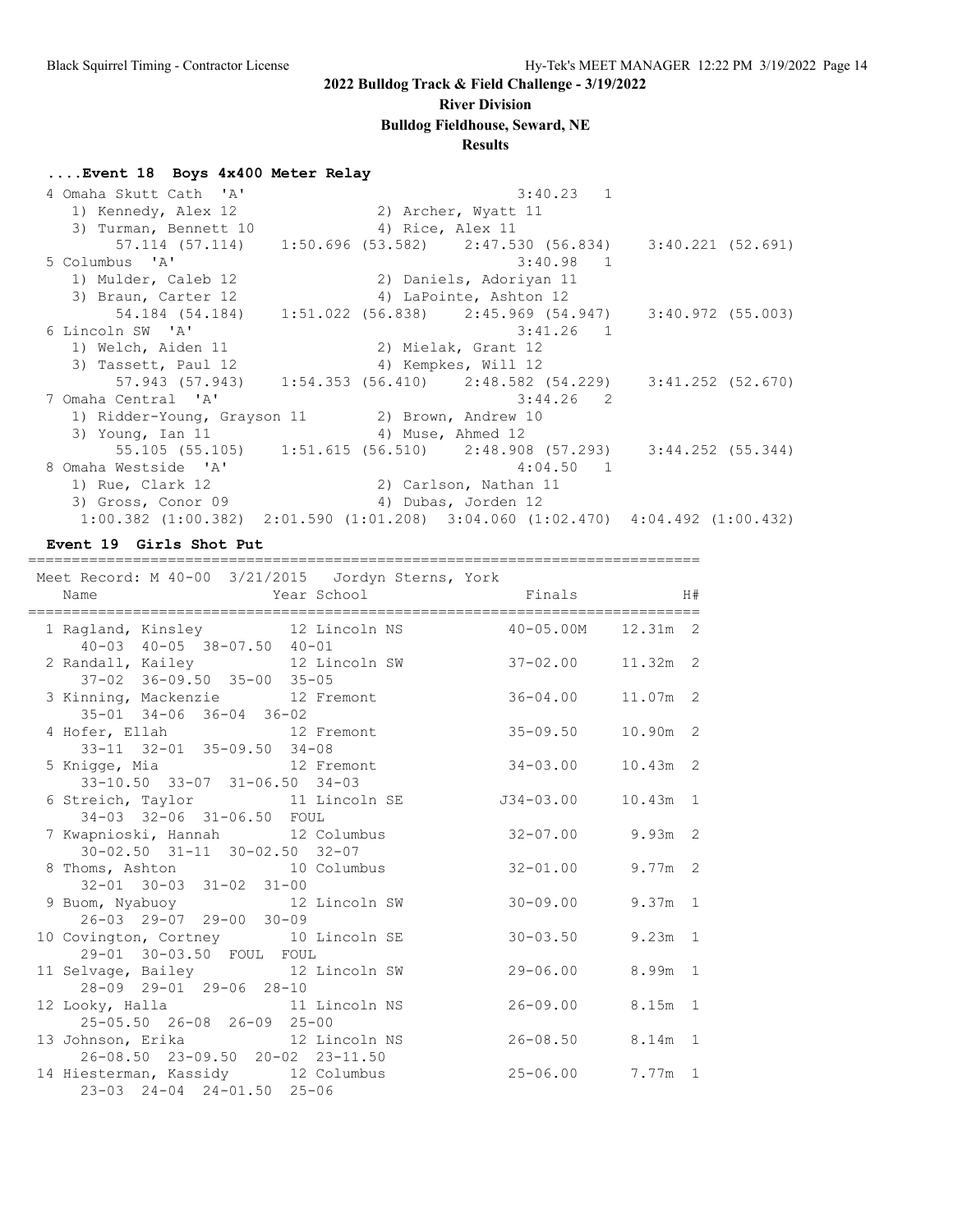**River Division**

#### **Bulldog Fieldhouse, Seward, NE**

#### **Results**

#### **Event 20 Boys Shot Put**

| Meet Record: M 56-08 3/20/2021 Alex Herman, Papillion La Vista<br>Name |           | Year School         | Finals                       |            | H#           |
|------------------------------------------------------------------------|-----------|---------------------|------------------------------|------------|--------------|
| 1 Gottula, Gunnar<br>44-00 46-00 49-11 48-04                           |           | 10 Lincoln SE       | $49 - 11.00$                 | $15.21m$ 2 |              |
| 2 Anthony, Owen<br>FOUL FOUL 44-10 45-11                               |           | 12 Lincoln SE       | $45 - 11.00$                 | 13.99m 2   |              |
| 3 Bluhm, Carsten<br>$40 - 08$ 39-04 37-05 45-03                        |           | 10 Lincoln SE       | $45 - 03.00$                 | 13.79m     | $\mathbf{1}$ |
| 4 Suer, Tyler<br>$42 - 04$ $41 - 04$ $43 - 10$ $45 - 00$               |           | 12 Fremont          | $45 - 00.00$                 | 13.71m 2   |              |
| 5 Ackerman, Isaac<br>$43-09$ $44-10$ $44-00$ $44-04$                   |           | 09 Omaha Central    | $44 - 10.00$                 | 13.66m 2   |              |
| 6 Blaser, Liam<br>$43-04$ $42-05$ $40-11$ $42-05$                      |           | 11 Columbus         | $43 - 04.00$                 | 13.20m     | 2            |
| 7 Fedde, Carter<br>$42 - 04$ $40 - 00$ $39 - 00$                       | $39 - 00$ | 10 Columbus         | $42 - 04.00$                 | 12.90m     | 2            |
| 8 Gonzalez, Santos<br>$40 - 03$ $31 - 03$ $39 - 04$                    | $42 - 03$ | 11 Columbus         | $42 - 03.00$                 | 12.87m 2   |              |
| 9 James, Jack<br>$41 - 10$ $42 - 02$ $38 - 08$                         | FOUL      | 10 Omaha Westside   | 42-02.00                     | 12.85m     | 2            |
| 10 Wagner, Caleb<br>40-04 39-07 39-06 42-01                            |           | 11 Fremont          | $42 - 01.00$                 | 12.82m     | 2            |
| 11 Luedtke, Cole<br>28-08 29-07 40-08                                  | $39 - 11$ | 11 Lincoln SW       | $40 - 08.00$                 | 12.39m 2   |              |
| 12 Welbes, Brandon<br>$37-08$ $40-08$ $37-07$                          | $38 - 06$ | 12 Fremont          | $J40 - 08.00$                | 12.39m     | $\mathbf{1}$ |
| 13 Zatechka, Ryan<br>$35 - 01$ $34 - 02$ $40 - 03$                     | $37 - 09$ | 12 Omaha Westside   | $40 - 03.00$                 | 12.26m     | $\mathbf{1}$ |
| 14 Tollefsen, Josh<br>37-11 38-09 36-09                                | $36 - 11$ | 10 Lincoln SW       | $38 - 09.00$                 | 11.81m     | 1            |
| 15 Reinsch, Aidan<br>$34 - 01$ $37 - 11$ $37 - 08$                     | $38 - 08$ | 12 Lincoln NS       | $38 - 08.00$                 | 11.78m     | $\mathbf{1}$ |
| 16 Meyer, Kaden<br>$37 - 02$ $37 - 00$ $35 - 08$                       | $37 - 10$ | 12 Lincoln NS       | $37 - 10.00$                 | 11.53m     | $\mathbf{1}$ |
| 17 Witcofski, Justin<br>34-04 37-04 36-06                              | $37 - 06$ | 10 Omaha Skutt Cath | $37 - 06.00$                 | 11.43m 1   |              |
| 18 Anderson, Kaleb 12 Lincoln NS<br>$35 - 11$ $34 - 11$ $30 - 03$      | $36 - 11$ |                     | $36 - 11.00$                 | 11.25m     | 1            |
| 19 Jiron, Michael<br>33-06 35-04 33-11 35-04                           |           |                     | 10 Omaha Skutt Cath 35-04.00 | 10.76m 1   |              |
| 20 Brown, Isaiah<br>FOUL 34-01 32-08 31-09                             |           | 10 Omaha Westside   | $34 - 01.00$                 | 10.38m 1   |              |
| -- Jones, Anthony                                                      |           | 12 Omaha Central    | <b>DNS</b>                   |            | 2            |

#### **Event 21 Girls Discus Throw**

#### ========================================================================== Meet Record: M 133-10 3/22/2012 Riley Johnson, Arlington Name Year School Finals ========================================================================== 1 Dowty, Hadeley 12 Fremont 109-08 108-09 FOUL FOUL<br>2 Fritz, Taylor 12 FOUL<br>12 Lincoln SW 107-10 32.86m 96-10 97-09 99-00 107-10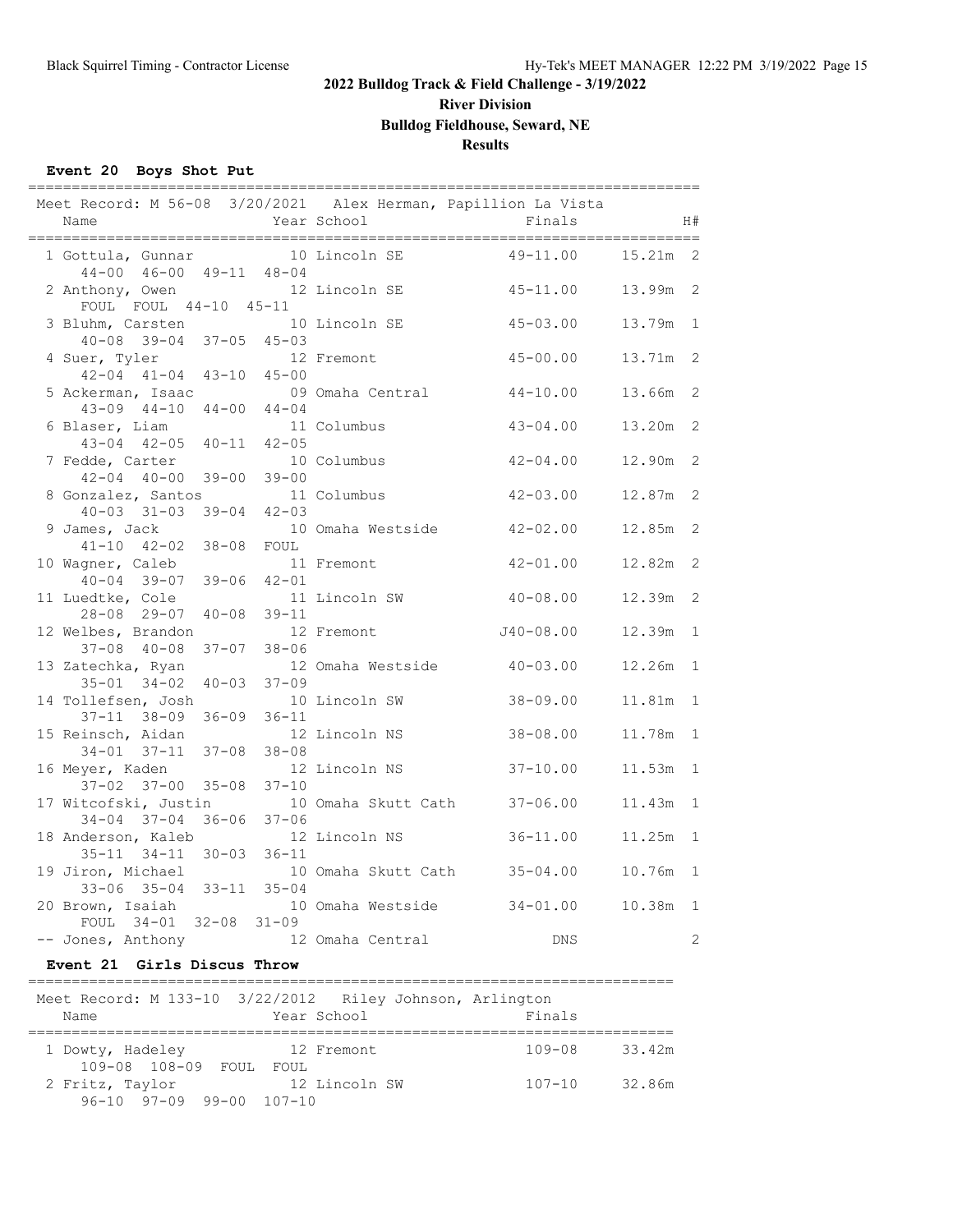# **River Division**

### **Bulldog Fieldhouse, Seward, NE**

### **Results**

| Event 21 Girls Discus Throw |  |  |  |
|-----------------------------|--|--|--|
|                             |  |  |  |

| 3 Shelton, Evynn 10 Lincoln SW                 | 105-11 32.28m    |        |
|------------------------------------------------|------------------|--------|
| 105-11 FOUL FOUL FOUL                          |                  |        |
| 4 Ragland, Kinsley 12 Lincoln NS 104-06 31.85m |                  |        |
| 86-07 FOUL 104-06 FOUL                         |                  |        |
| 5 Knigge, Mia and 12 Fremont                   | 97-02 29.61m     |        |
| 89-03 97-02 89-11 FOUL                         |                  |        |
| 6 McClain, Maggie 11 Fremont                   | $91 - 01$ 27.76m |        |
| 89-11 87-02 81-07 91-01                        |                  |        |
| 7 Streich, Taylor 11 Lincoln SE                | $81 - 11$ 24.96m |        |
| FOUL 81-11 FOUL FOUL                           |                  |        |
| 8 Thoms, Ashton 10 Columbus                    | 80-09 24.61m     |        |
| 73-07 80-09 FOUL 75-10                         |                  |        |
| 9 Selvage, Bailey 12 Lincoln SW                | 78-04 23.87m     |        |
| FOUL 78-00 78-04 74-03                         |                  |        |
| 10 Hiesterman, Kassidy 12 Columbus             | $75 - 04$ 22.96m |        |
| FOUL 69-02 75-04 65-07                         |                  |        |
| 11 Kadavy, Ayla 10 Lincoln NS                  | 65-06            | 19.96m |
| 53-09 59-06 65-06 53-00                        |                  |        |
| 12 Johnson, Erika 12 Lincoln NS                | $63 - 06$        | 19.35m |
| 57-01 61-10 57-01 63-06                        |                  |        |
| 13 Kwapnioski, Hannah 12 Columbus              | $57 - 01$        | 17.39m |
| FOUL 57-01 FOUL FOUL                           |                  |        |
| -- Covington, Cortney 10 Lincoln SE            | FOUL             |        |
| FOUL FOUL FOUL FOUL                            |                  |        |

### **Event 22 Boys Discus Throw**

| :================<br>Meet Record: M 176-01 3/20/2021 Alex Herman, Papillion La Vista<br>Name | <b>Example 2</b> Year School <b>Example 2 State 3 Year School</b> |                  |            | H# |
|----------------------------------------------------------------------------------------------|-------------------------------------------------------------------|------------------|------------|----|
| 1 Gonzalez, Santos 11 Columbus                                                               |                                                                   | 150-08 45.92m 2  |            |    |
| FOUL 137-01 143-01 150-08<br>2 Gottula, Gunnar 10 Lincoln SE 135-04 41.24m 2                 |                                                                   |                  |            |    |
| 124-09 130-05 105-08 135-04                                                                  |                                                                   |                  |            |    |
| 3 Bluhm, Carsten 10 Lincoln SE 132-05 40.36m 1                                               |                                                                   |                  |            |    |
| 132-05 132-05 125-03 FOUL<br>4 DePooter, William 10 Omaha Westside 127-03                    |                                                                   |                  | 38.78m 2   |    |
| 127-03 122-11 123-07 FOUL                                                                    |                                                                   |                  |            |    |
| 5 Blaser, Liam 11 Columbus 123-03                                                            |                                                                   |                  | 37.56m 2   |    |
| 123-03 121-03 115-07 FOUL                                                                    |                                                                   |                  |            |    |
| 6 Ackerman, Isaac 69 Omaha Central 118-02<br>99-02 117-02 118-02 112-11                      |                                                                   |                  | $36.01m$ 2 |    |
| 7 Rasmussen, Cade 11 Fremont                                                                 |                                                                   | $117 - 05$       | 35.78m 2   |    |
| 111-11 FOUL FOUL 117-05                                                                      |                                                                   |                  |            |    |
| 8 Sundquist, Ty 12 Fremont                                                                   |                                                                   | J117-05 35.78m 2 |            |    |
| FOUL 109-06 117-05 106-05                                                                    |                                                                   |                  |            |    |
| 9 Fedde, Carter 10 Columbus                                                                  |                                                                   | $111 - 08$       | 34.03m 1   |    |
| 111-08 FOUL FOUL 108-01<br>10 Gebers, Will 30 12 Lincoln SW                                  |                                                                   | $109 - 09$       | 33.45m 2   |    |
| 107-00 109-09 107-01 FOUL                                                                    |                                                                   |                  |            |    |
| 11 James, Jack 10 Omaha Westside 106-08<br>105-09 106-08 102-07 94-10                        |                                                                   |                  | $32.51m$ 2 |    |
|                                                                                              |                                                                   |                  |            |    |
| 12 Brown, Isaiah 10 Omaha Westside 106-05 32.43m 2                                           |                                                                   |                  |            |    |
| 106-05 FOUL FOUL FOUL                                                                        |                                                                   |                  |            |    |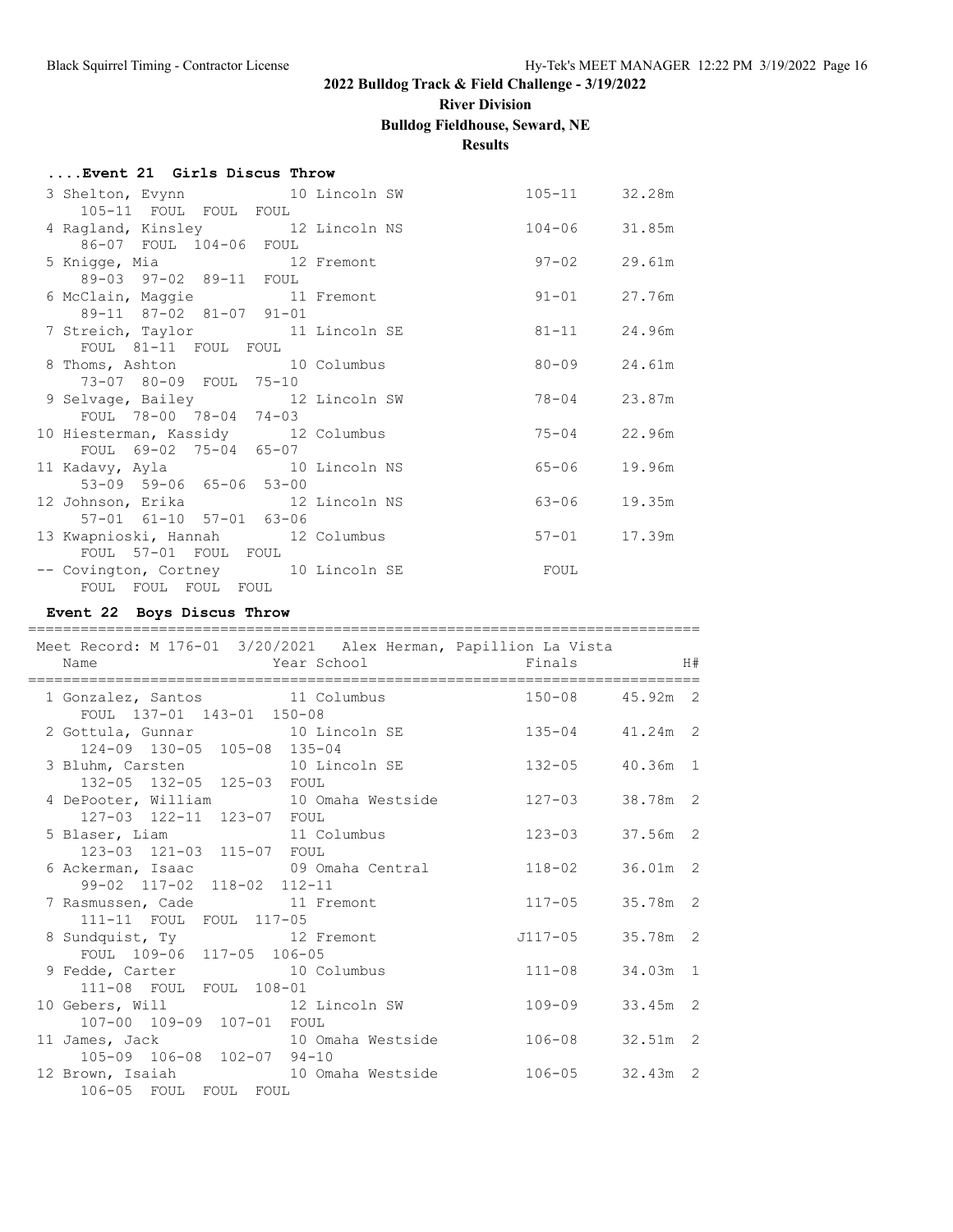# **River Division**

### **Bulldog Fieldhouse, Seward, NE**

### **Results**

| 13 Samek, Tate 11 Lincoln SW                               |  | $105 - 04$         | 32.10m 1   |  |
|------------------------------------------------------------|--|--------------------|------------|--|
| 98-10 91-01 FOUL 105-04                                    |  |                    |            |  |
| 14 Anthony, Owen 12 Lincoln SE                             |  | 100-06 30.63m 1    |            |  |
| 84-11 100-06 FOUL 96-09                                    |  |                    |            |  |
| 15 Tollefsen, Josh 10 Lincoln SW                           |  | 98-04 29.97m 1     |            |  |
| 98-04 97-01 87-01 FOUL                                     |  |                    |            |  |
| 16 Anderson, Kaleb 12 Lincoln NS                           |  | $96 - 11$          | $29.54m$ 1 |  |
| $90-10$ $96-11$ $92-04$ $93-06$                            |  |                    |            |  |
| 17 Menning, Tyas 11 Fremont                                |  | $93 - 09$ 28.57m 2 |            |  |
| 90-04 FOUL 93-09 FOUL                                      |  |                    |            |  |
| 18 Meyer, Kaden 12 Lincoln NS                              |  | 89-00 27.12m 1     |            |  |
| 89-00 77-07 80-11 78-06                                    |  |                    |            |  |
| 19 Witcofski, Justin 10 Omaha Skutt Cath                   |  | 88-09 27.05m 1     |            |  |
| FOUL 83-11 81-07 88-09                                     |  |                    |            |  |
| 20 Jiron, Michael 10 Omaha Skutt Cath                      |  | 88-00 26.82m 1     |            |  |
| 74-09 83-07 88-00 85-06                                    |  |                    |            |  |
| 21 Gusler, Hunter 10 Lincoln NS<br>71-07 75-06 77-02 73-00 |  | $77 - 02$ 23.52m 1 |            |  |
|                                                            |  |                    |            |  |

#### **Event 23 Girls Long Jump**

| Meet Record: M 17-09 3/20/2021 Lademi Davies, Omaha Westside                                                          |                    |  |
|-----------------------------------------------------------------------------------------------------------------------|--------------------|--|
| 1 Mogensen, Rylee 11 Omaha Skutt Cath 16-09.00 5.10m<br>16-09 16-00.50 15-11 15-03.50                                 |                    |  |
| 2 Olson, Joselyn 12 Columbus 16-06.00 5.02m<br>16-05 16-03 16-06 16-01                                                |                    |  |
| 3 Reiling, Anna 12 Lincoln SW 16-01.00 4.90m<br>16-01 15-00.50 15-09 15-11                                            |                    |  |
| 15-02 15-00 FOUL 15-09                                                                                                |                    |  |
| 5 Kahler, Riece 11 Omaha Skutt Cath J15-09.00 4.80m<br>15-09 FOUL 15-01 15-00.50                                      |                    |  |
| 6 Cooper, Ella               11 Fremont                 15-06.00       4.72m<br>14-08.50 15-06 15-01 14-00            |                    |  |
| 14-08 15-02 15-01 15-00.50                                                                                            |                    |  |
| 8 Lechtenberger, Elli 12 Lincoln SE<br>14-02 14-02 15-00 14-08.50                                                     | $15 - 00.00$ 4.57m |  |
| 9 Garrett, Josie 12 Columbus 14-11.50 4.55m<br>14-11.50 12-04 FOUL FOUL                                               |                    |  |
| 10 Baxter, Mo    10 Lincoln SE<br>14-07.50 14-01 13-08.50 13-08.50                                                    | $14 - 07.50$ 4.45m |  |
| 11 Hohl, Lauren 11 Lincoln SW 14-05.00 4.39m<br>14-04 14-02 14-05 14-03                                               |                    |  |
| 12 Bonesteel, Ella                 12 Lincoln NS                   13-06.00       4.11m<br>11-06 12-02.50 13-06 11-10 |                    |  |
| 13 Kalisch, Skye             11 Omaha Skutt Cath     12-09.50     3.89m<br>12-04 12-09.50 FOUL 12-01                  |                    |  |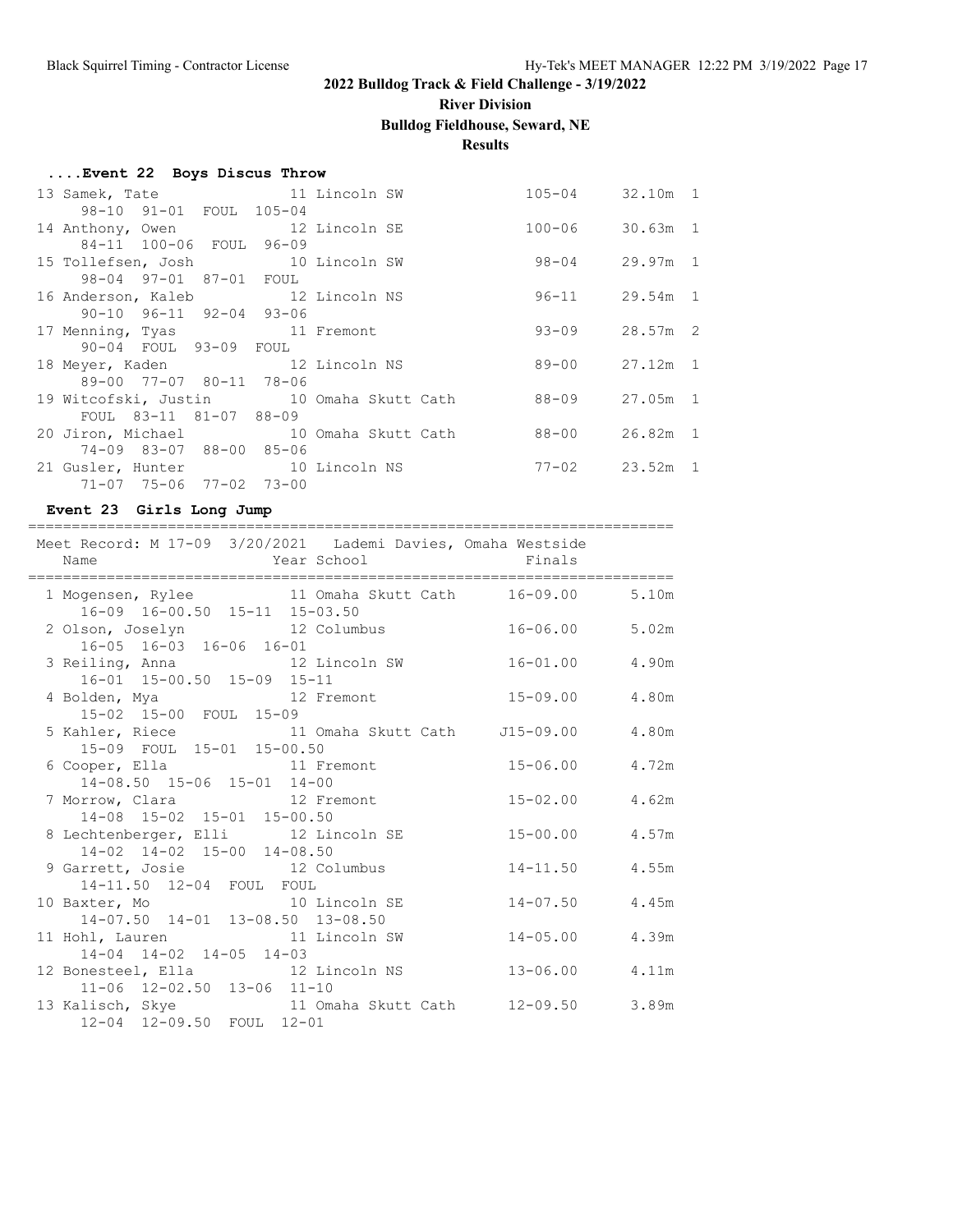**River Division**

**Bulldog Fieldhouse, Seward, NE**

### **Results**

### **Event 24 Boys Long Jump**

|                      |                                                                     |                                               | Meet Record: M 22-09 3/16/2019 Zach Jarosz, Lincoln Southwest               |           |   |
|----------------------|---------------------------------------------------------------------|-----------------------------------------------|-----------------------------------------------------------------------------|-----------|---|
|                      | 22-08 22-11.50 22-09.75 21-08                                       |                                               | 1 Lloyd, Jaylen 11 Omaha Central 22-11.50M 6.99m 2                          |           |   |
| 2 Jackson, Kaidyn    | 22-00.25 FOUL FOUL 22-01                                            |                                               | 12 Lincoln NS    22-01.00    6.73m    2                                     |           |   |
|                      | 3 Crumley, Dylan 10 Columbus<br>FOUL 21-00.50 FOUL FOUL             |                                               | $21 - 00.50$                                                                | 6.41m 2   |   |
|                      | 4 Moore, Micah 12 Fremont<br>FOUL FOUL 20-09 20-05.25               |                                               | 20-09.00                                                                    | $6.32m$ 2 |   |
|                      | 5 Appleget, Manny 10 Lincoln SE<br>19-08.50 19-05.50 20-01 19-02.25 |                                               | $20 - 01.00$                                                                | $6.12m$ 1 |   |
|                      | FOUL FOUL 19-06.75 19-10.25                                         | 6 Welch, Aiden and 11 Lincoln SW              | $19 - 10.25$                                                                | $6.05m$ 2 |   |
|                      |                                                                     |                                               | 7 Hurst, Jordon 10 Omaha Westside 19-09.50<br>19-09.50 19-01 18-04.50 17-06 | $6.03m$ 1 |   |
|                      | 8 Martin, Jackson 12 Lincoln SE<br>19-07 18-11.75 18-00.75 18-03.75 |                                               | $19 - 07.00$                                                                | 5.96m 1   |   |
|                      | FOUL 19-06.50 FOUL 19-06.75                                         |                                               | 9 Brown, Andrew 10 Omaha Central 19-06.75                                   | $5.96m$ 2 |   |
|                      | 10 LaKamp, Paul 11 Lincoln SW<br>18-02.25 17-07.25 FOUL 19-05.25    |                                               | $19 - 05.25$                                                                | $5.92m$ 2 |   |
|                      | 11 Bretting, Cameron 09 Lincoln NS<br>19-02.75 18-02 18-11 18-07.75 |                                               | 19-02.75                                                                    | 5.86m 1   |   |
|                      | 12 Mielak, Grant 12 Lincoln SW<br>19-02 19-00 18-05 17-11.25        |                                               | 19-02.00                                                                    | 5.84m 2   |   |
|                      | 13 LaDay, Jon 12 Fremont<br>19-00.50 18-07.75 FOUL FOUL             |                                               | $19 - 00.50$                                                                | 5.80m     | 2 |
|                      | FOUL 17-07.75 FOUL 18-11.25                                         | 14 Barros, Gabe 12 Omaha Westside 18-11.25    |                                                                             | $5.77m$ 1 |   |
| 15 Rich, Hunter      | FOUL 18-09 17-07.75 FOUL                                            | 12 Fremont                                    | 18-09.00                                                                    | 5.71m 2   |   |
| 16 Bakenhaus, Elijah | $18-00$ $18-02$ $16-06.75$ $16-09.50$                               | 11 Lincoln NS                                 | $18 - 02.00$                                                                | $5.53m$ 1 |   |
|                      | 17-07.50 16-03.75 17-10 17-10                                       | 17 Weiler, Edgar 10 Omaha Skutt Cath 17-10.00 |                                                                             | 5.43m 1   |   |
|                      | 18 Marker, Dylan 12 Columbus<br>17-10 16-09.25 16-11.75 17-09       |                                               | $J17-10.00$                                                                 | $5.43m$ 2 |   |
|                      | 19 Dettmer, Tyson 12 Lincoln SE<br>17-08 14-06.75 16-10.25 17-09    |                                               | $17 - 09.00$                                                                | $5.41m$ 1 |   |
| 20 Stennis, Isaiah   | 17-06.75 FOUL FOUL FOUL                                             |                                               | 12 Omaha Central 17-06.75                                                   | $5.35m$ 1 |   |
| 21 Swift, Kavion     | 16-11 17-02.50 17-04.75 17-00.50                                    | 10 Omaha Westside                             | $17 - 04.75$                                                                | 5.30m 1   |   |
| 22 Perina, Calvin    | FOUL 13-10 16-02 17-04.25                                           | 09 Omaha Skutt Cath 17-04.25                  |                                                                             | $5.28m$ 1 |   |
| 23 Hyde, Tyler       | FOUL FOUL FOUL 16-08.25                                             | 11 Columbus                                   | $16 - 08.25$                                                                | $5.08m$ 2 |   |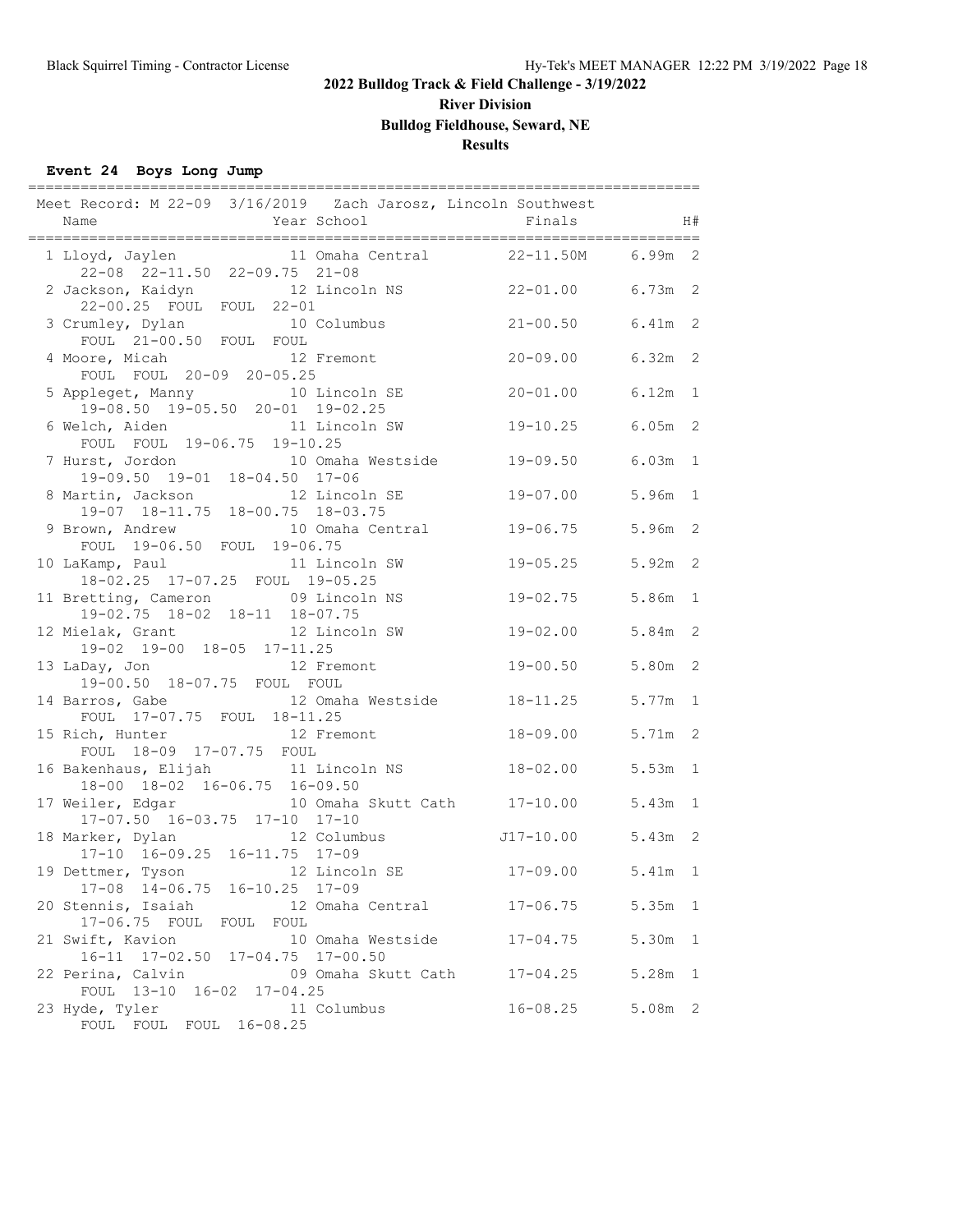# **River Division**

#### **Bulldog Fieldhouse, Seward, NE**

#### **Results**

#### **Event 25 Girls Triple Jump**

| Meet Record: M 36-09.50 3/16/2019 Sunday Thiyang, PL South<br>Year School Finals<br>Name                |              |                    |
|---------------------------------------------------------------------------------------------------------|--------------|--------------------|
| 12 Lincoln SW<br>1 Rowe, Jaida<br>FOUL 36-03.50 FOUL 35-11                                              | 36-03.50     | 11.06m             |
| 2 Reiling, Anna 12 Lincoln SW<br>33-02.50 32-07 33-06 33-00                                             | 33-06.00     | 10.21m             |
| 3 Lechtenberger, Elli 12 Lincoln SE<br>31-01 31-06 32-03 FOUL                                           |              | $32 - 03.00$ 9.82m |
| 4 Hohl, Lauren 11 Lincoln SW<br>29-09.50 30-10.50 31-07.50 FOUL                                         | $31 - 07.50$ | 9.63m              |
| 5 Smith, Cheyenne 10 Fremont<br>$27-01$ $29-03$ $31-02.50$ $30-10$                                      |              | $31 - 02.50$ 9.51m |
| 6 Morrow, Clara 12 Fremont<br>29-09.50 FOUL FOUL 30-04                                                  |              | $30 - 04.00$ 9.24m |
| 7 Yosick, Mikalah           11 Omaha Skutt Cath       29-00.00       8.83m<br>27-09.50 29-00 29-00 FOUL |              |                    |
| 8 Kalisch, Skye 11 Omaha Skutt Cath 27-08.00 8.43m<br>FOUL 27-03.50 27-08 26-10                         |              |                    |
| -- Boden, Annika 10 Fremont<br>FOUL FOUL FOUL FOUL                                                      | FOUL         |                    |

#### **Event 26 Boys Triple Jump**

#### ============================================================================= Meet Record: M 46-03 3/16/2019 Jesse Lewis, Lincoln Southwest Name  $Year School$  Finals  $H#$ ============================================================================= 1 Lloyd, Jaylen 11 Omaha Central 47-04.50M 14.43m 2 46-06.50 47-04.50 FOUL FOUL 2 Barros, Gabe 12 Omaha Westside 41-09.50 12.73m 2 39-07.25 39-05.75 41-09.50 FOUL 3 Vaughn, Cory 11 Omaha Central 41-07.75 12.69m 1 FOUL 41-07.75 41-00.75 40-05.75 4 Swift, Kavion 10 Omaha Westside 39-00.00 11.88m 2 38-01.25 37-11.50 FOUL 39-00 5 Cunnings, Hudson 11 Fremont 38-08.50 11.79m 2 38-07.75 35-11 38-08.50 35-10.25 6 Miller, Tytus 12 Columbus 38-05.25 11.71m 1 38-05.25 36-04.50 37-07 37-11 7 Hyde, Tyler 11 Columbus J38-05.25 11.71m 1 35-08 38-05.25 FOUL FOUL 8 Coleman, Dominic 12 Lincoln NS 38-00.50 11.59m 2 36-10.25 FOUL 38-00.50 37-04 9 Stennis, Isaiah 12 Omaha Central 37-06.25 11.43m 2 35-09 37-06.25 37-03.50 FOUL 10 LaKamp, Paul 11 Lincoln SW 37-05.50 11.41m 2 37-05.25 37-05.50 37-00.75 FOUL 11 Welch, Aiden 11 Lincoln SW 37-05.00 11.40m 2 37-05 37-04.25 FOUL FOUL 12 Appleget, Manny 10 Lincoln SE 35-11.25 10.95m 1 35-02.75 35-11.25 34-05.75 33-09.75 13 Kibalya, Isaiah 10 Columbus 35-10.75 10.94m 1 34-11.25 35-10.75 35-10 34-03.50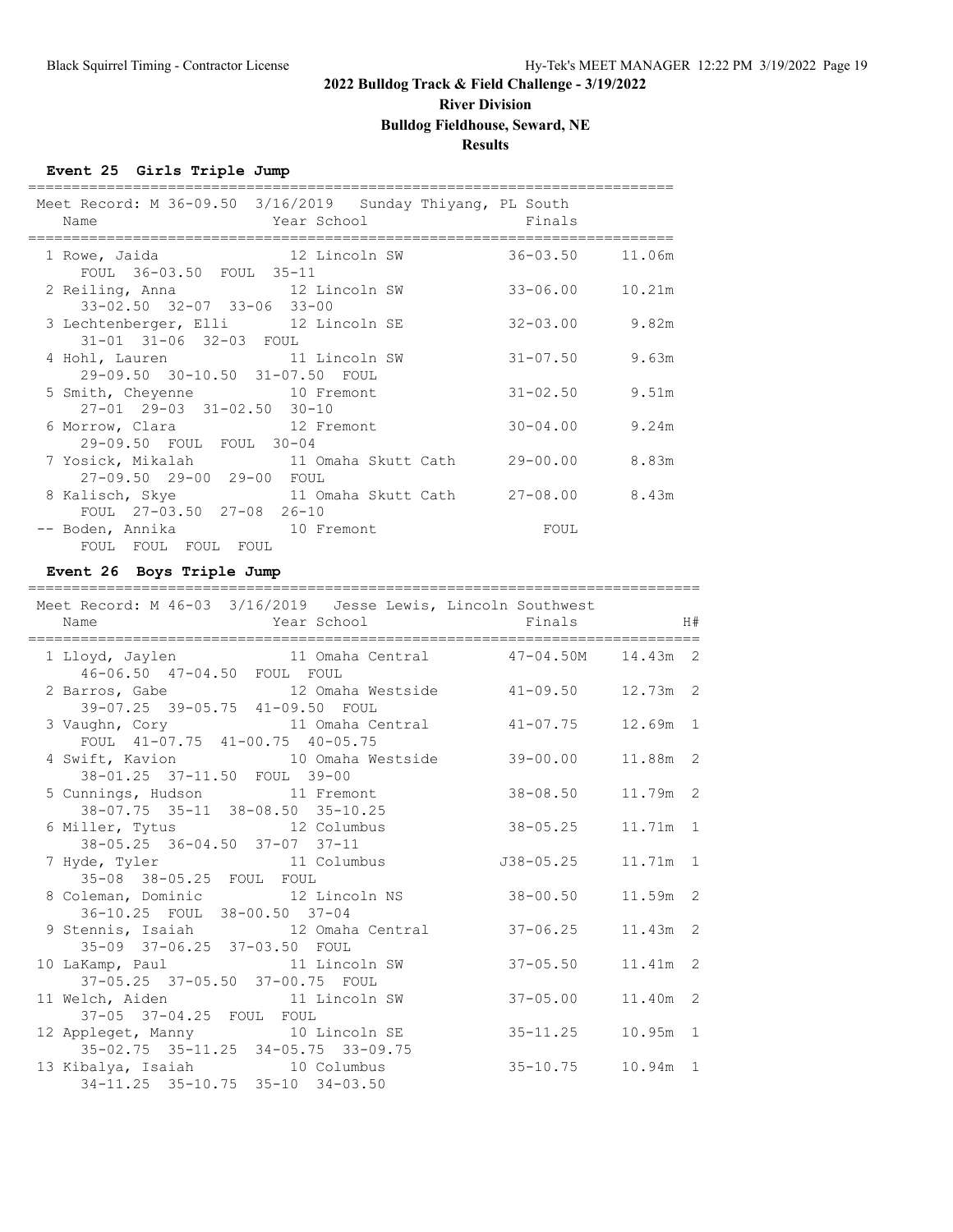**River Division**

**Bulldog Fieldhouse, Seward, NE**

#### **Results**

#### **....Event 26 Boys Triple Jump**

|                  | 14 Perina, Calvin                        | 09 Omaha Skutt Cath | $35 - 07.50$ | 10.85m 1   |               |
|------------------|------------------------------------------|---------------------|--------------|------------|---------------|
|                  | FOUL FOUL 34-09.25 35-07.50              |                     |              |            |               |
| 15 Weiler, Edgar |                                          | 10 Omaha Skutt Cath | $34 - 10.50$ | $10.62m$ 1 |               |
|                  | FOUL 34-10.50 34-03 FOUL                 |                     |              |            |               |
| 16 Ho, Henry     |                                          | 12 Lincoln SE       | $34 - 04.50$ | 10.47m 1   |               |
|                  | $34-04.50$ $34-03.25$ $34-01$ $33-06.25$ |                     |              |            |               |
| -- Mielak, Grant |                                          | 12 Lincoln SW       | <b>DNS</b>   |            | $\mathcal{L}$ |
| -- Avalos, Ben   |                                          | 11 Fremont          | <b>DNS</b>   |            |               |
|                  |                                          |                     |              |            |               |

==========================================================================

#### **Event 27 Girls Pole Vault**

| Meet Record: M 11-06 3/18/2017 Jaidyn Garrett, Columbus<br>Name                                    | Year School                                                                                                   | Finals          |       |
|----------------------------------------------------------------------------------------------------|---------------------------------------------------------------------------------------------------------------|-----------------|-------|
| 1 Watermeier, Hailey 11 Lincoln SW 511-00.00 3.35m Won Jump Off 11-0                               | 7-00 7-06 8-00 8-06 9-00 9-06 10-00 10-06 11-00 11-06<br>P P P P P P O O                                      | O XXX           |       |
| 2 Newill, Hailey 12 Fremont                                                                        | 7-00 7-06 8-00 8-06 9-00 9-06 10-00 10-06 11-00 11-06<br>P P P P P O O O O XXX                                | J11-00.00 3.35m |       |
| 3 Keodouangdy, Natalee 12 Lincoln NS 8-06.00<br>$7-00$ $7-06$ $8-00$ $8-06$ $9-00$<br>0 0 0 0 XXX  |                                                                                                               |                 | 2.59m |
| 4 Savice, Malisa $11$ Lincoln SW $J8-06.00$<br>$7-00$ $7-06$ $8-00$ $8-06$ $9-00$<br>O P O XXO XXX |                                                                                                               |                 | 2.59m |
| 5 Everitt, Maddie $12$ Fremont 8-00.00<br>$7 - 00$ $7 - 06$ $8 - 00$ $8 - 06$<br>P XO O XXX        |                                                                                                               |                 | 2.43m |
| 6 Harris, Liberty<br>$7 - 00$ $7 - 06$ $8 - 00$ $8 - 06$<br>O O XO XXX                             | 11 Columbus J8-00.00                                                                                          |                 | 2.43m |
| 7 Smid, Krista<br>$7 - 00$ $7 - 06$ $8 - 00$ $8 - 06$<br>O O XXO XXX                               | 10 Lincoln SW 58-00.00                                                                                        |                 | 2.43m |
| 8 Bisson, Zoey<br>$7 - 00$ $7 - 06$<br>O XXX                                                       | 10 Fremont and the state of the state of the state of the state of the state of the state of the state of the | $7 - 00.00$     | 2.13m |
| 8 Matulka, Alexa 69 Columbus<br>$7 - 00$ $7 - 06$<br>O XXX                                         |                                                                                                               | $7 - 00.00$     | 2.13m |
| $7 - 00$ $7 - 06$<br>XO XXX                                                                        |                                                                                                               |                 | 2.13m |
| -- Driver, Libby 10 Lincoln SE<br>$7 - 00$<br>XXX                                                  |                                                                                                               | NH              |       |
| Event 28 Boys Pole Vault                                                                           |                                                                                                               |                 |       |

#### ========================================================================== Meet Record: M 15-06 3/21/2015 Kevin Cahoy, Grand Island

| Name | Year<br>ᆂᆓ<br>ີ | 耳主<br>na |
|------|-----------------|----------|
|      |                 |          |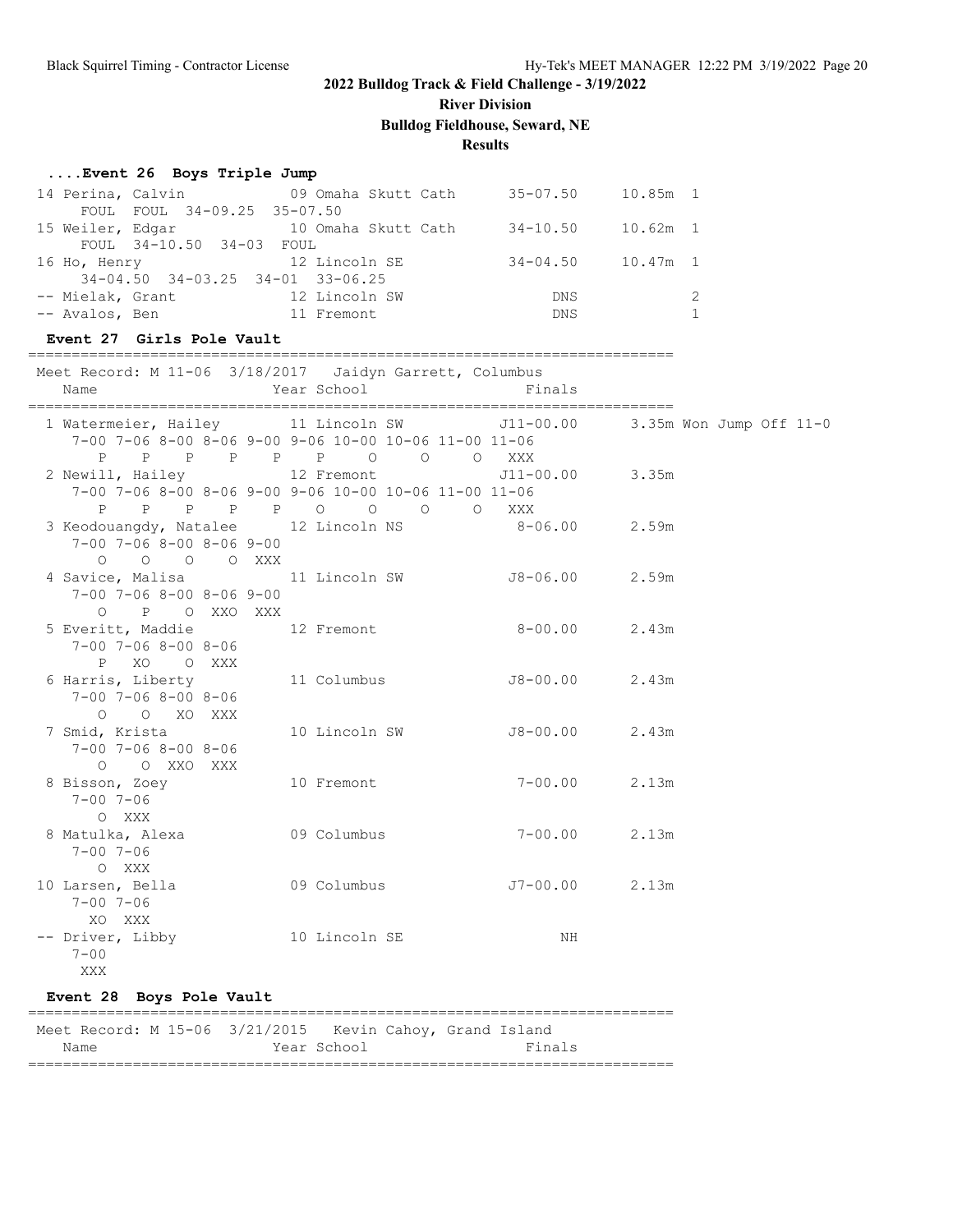# **River Division**

# **Bulldog Fieldhouse, Seward, NE**

### **Results**

### **....Event 28 Boys Pole Vault**

| 1 Sellon, Drew                  |              |                                           |             |                   | 12 Fremont        |                        |         |                                                                   |              | $14 - 06.00$ 4.41m |       |
|---------------------------------|--------------|-------------------------------------------|-------------|-------------------|-------------------|------------------------|---------|-------------------------------------------------------------------|--------------|--------------------|-------|
|                                 |              |                                           |             |                   |                   |                        |         | 10-00 10-06 11-00 11-06 12-00 12-06 13-00 13-06 14-00 14-06 15-00 |              |                    |       |
| P                               | $\mathbf{P}$ | $\mathbf{P}$                              |             | $P \qquad \qquad$ | $P \qquad \qquad$ | $P \qquad \qquad$<br>P | $\circ$ | $\circ$                                                           | $\circ$      | XXX                |       |
| 2 Marking, Carsen 12 Columbus   |              |                                           |             |                   |                   |                        |         |                                                                   | $12 - 06.00$ |                    | 3.81m |
|                                 |              | 10-00 10-06 11-00 11-06 12-00 12-06 13-00 |             |                   |                   |                        |         |                                                                   |              |                    |       |
| P                               |              | P<br>XO.                                  | XO          |                   | $\circ$<br>XXO    | XXX                    |         |                                                                   |              |                    |       |
| 3 Petersen, Grahm 12 Lincoln SE |              |                                           |             |                   |                   |                        |         |                                                                   | $12 - 00.00$ |                    | 3.65m |
|                                 |              | 10-00 10-06 11-00 11-06 12-00 12-06       |             |                   |                   |                        |         |                                                                   |              |                    |       |
| P                               | $\mathbf P$  | $\circ$                                   | $\circ$     | XO                | XXX               |                        |         |                                                                   |              |                    |       |
| 4 Dalton, Michael 10 Fremont    |              |                                           |             |                   |                   |                        |         |                                                                   | $11 - 06.00$ |                    | 3.50m |
|                                 |              | 10-00 10-06 11-00 11-06 12-00             |             |                   |                   |                        |         |                                                                   |              |                    |       |
| P                               | P            | $\Omega$                                  | XO.         | XXX X             |                   |                        |         |                                                                   |              |                    |       |
| 5 Slusarski, Eric               |              |                                           | 11 Columbus |                   |                   |                        |         |                                                                   | $10 - 06.00$ |                    | 3.20m |
| $10 - 00$ $10 - 06$ $11 - 00$   |              |                                           |             |                   |                   |                        |         |                                                                   |              |                    |       |
| $\Omega$                        | $\Omega$     | XXX                                       |             |                   |                   |                        |         |                                                                   |              |                    |       |
| 6 Hyde, Tyler                   |              |                                           |             |                   | 11 Columbus       |                        |         | $J10-06.00$                                                       |              |                    | 3.20m |
| $10 - 00$ $10 - 06$ $11 - 00$   |              |                                           |             |                   |                   |                        |         |                                                                   |              |                    |       |
| $\circ$                         | XXO          | XXX                                       |             |                   |                   |                        |         |                                                                   |              |                    |       |

### **Event 29 Girls High Jump**

| Meet Record: M 5-02 3/22/2014 T. Hempstead, Columbus<br>Meet Record: M 5-02 3/22/2014 Kaitlyn Hellbusch, Lincoln North Star<br>Meet Record: M 5-02 3/20/2021 Saylor Schafer, Lincoln North Star |  |               |  |                |                                                                                                               |                   |       |
|-------------------------------------------------------------------------------------------------------------------------------------------------------------------------------------------------|--|---------------|--|----------------|---------------------------------------------------------------------------------------------------------------|-------------------|-------|
| Name                                                                                                                                                                                            |  |               |  |                | Year School                                                                                                   | Finals            |       |
|                                                                                                                                                                                                 |  |               |  |                | $4-02$ $4-04$ $4-06$ $4-08$ $4-10$ $5-00$ $5-02$ $5-03$ $5-05$<br>P P P O O XO O O XXX                        | 5-03.00M          | 1.60m |
|                                                                                                                                                                                                 |  |               |  |                | 2 Lambe, Regan 12 Lincoln SW<br>$4-02$ $4-04$ $4-06$ $4-08$ $4-10$ $5-00$ $5-02$<br>P O O XO O O XXX          | $5 - 00.00$ 1.52m |       |
|                                                                                                                                                                                                 |  |               |  |                | 3 Freudenberg, Kaitlyn 09 Lincoln SE<br>$4-02$ $4-04$ $4-06$ $4-08$ $4-10$ $5-00$ $5-02$<br>0 0 0 0 XO XO XXX | $J5-00.00$ 1.52m  |       |
| $4-02$ $4-04$ $4-06$ $4-08$ $4-10$ $5-00$                                                                                                                                                       |  |               |  | P O O O XO XXX | 4 Oltman, Jocelynn 10 Lincoln SW                                                                              | $4 - 10.00$ 1.47m |       |
| $4-02$ $4-04$ $4-06$ $4-08$ $4-10$                                                                                                                                                              |  | 0 0 0 0 XXX   |  |                | 5 Armstrong, Isabelle 10 Columbus                                                                             | $4 - 08.00$ 1.42m |       |
| $4-02$ $4-04$ $4-06$ $4-08$ $4-10$                                                                                                                                                              |  |               |  | O O XO O XXX   | 6 Lionberger, Emerson 9 Lincoln SW                                                                            | $J4-08.00$ 1.42m  |       |
| $4-02$ $4-04$ $4-06$ $4-08$ $4-10$                                                                                                                                                              |  | P O XO XO XXX |  |                | 7 Bolden, Mya 12 Fremont                                                                                      | $J4 - 08.00$      | 1.42m |
| $4-02$ $4-04$ $4-06$ $4-08$ $4-10$                                                                                                                                                              |  |               |  | P P P XXO XXX  | 8 Bakenhus, Jerika 11 Lincoln NS                                                                              | $J4-08.00$ 1.42m  |       |
| $4-02$ $4-04$ $4-06$ $4-08$ $4-10$                                                                                                                                                              |  | O O O XXO XXX |  |                | 8 Hancock, Abby 11 Fremont                                                                                    | $J4-08.00$ 1.42m  |       |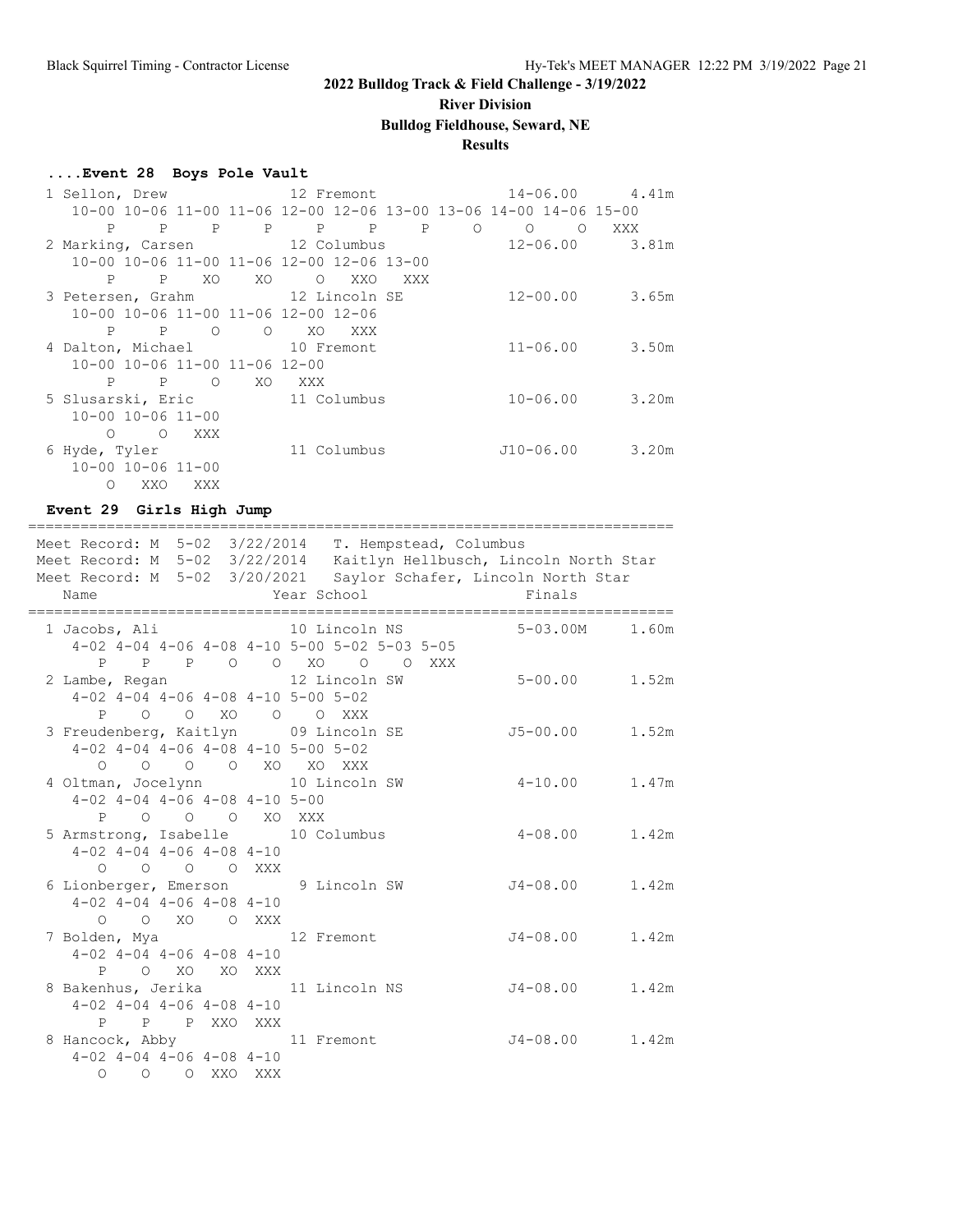**River Division**

**Bulldog Fieldhouse, Seward, NE**

#### **Results**

| Event 29 Girls High Jump    |               |             |       |
|-----------------------------|---------------|-------------|-------|
| 10 Everitt, Maddie          | 12 Fremont    | $4 - 06.00$ | 1.37m |
| $4-02$ $4-04$ $4-06$ $4-08$ |               |             |       |
| P.<br>XO<br>O XXX           |               |             |       |
| 11 Retzlaff, Alecia         | 10 Columbus   | $4 - 04.00$ | 1.32m |
| $4 - 02$ $4 - 04$ $4 - 06$  |               |             |       |
| XO.<br>O XXX                |               |             |       |
| 12 Batenhorst, Kendall      | 11 Columbus   | J4-04.00    | 1.32m |
| $4 - 02$ $4 - 04$ $4 - 06$  |               |             |       |
| $\Omega$<br>XO XXX          |               |             |       |
| -- Meyer, Jillianne         | 09 Lincoln NS | ΝH          |       |
| $4 - 02$                    |               |             |       |
| XXX                         |               |             |       |
| -- Terwilliger, Tatum       | 11 Lincoln SW | SCR         |       |

#### **Event 30 Boys High Jump**

========================================================================== Meet Record: M 6-08 3/18/2017 Mayson Conner, York

|                                    |                  | MEEL VECOIU, M. 0-00 0/10/201/ MaySON CONNET, IOIN |                  |       |
|------------------------------------|------------------|----------------------------------------------------|------------------|-------|
|                                    |                  | 1 Dunaski, Matthew 12 Lincoln NS 6-02.00           |                  | 1.87m |
|                                    |                  | 5-02 5-04 5-06 5-08 5-10 6-00 6-02 6-04            |                  |       |
|                                    |                  | P P P O O O O XXX                                  |                  |       |
|                                    |                  | 2 Welch, Aiden 11 Lincoln SW                       | J6-02.00 1.87m   |       |
|                                    |                  | 5-02 5-04 5-06 5-08 5-10 6-00 6-02 6-04            |                  |       |
|                                    |                  | P O O O O XO XO XXX                                |                  |       |
|                                    |                  | 3 Helms, Lucas 11 Lincoln SW                       | J6-02.00 1.87m   |       |
|                                    |                  | 5-02 5-04 5-06 5-08 5-10 6-00 6-02 6-04            |                  |       |
|                                    |                  | P O O O XO XXO XXO XXX                             |                  |       |
|                                    |                  | 4 Koebernick, Max 12 Lincoln NS                    | $6 - 00.00$      | 1.82m |
|                                    |                  | 5-02 5-04 5-06 5-08 5-10 6-00 6-02                 |                  |       |
|                                    |                  | P P P O O O XXX                                    |                  |       |
|                                    |                  | 5 Vaughn, Cory 11 Omaha Central 5-10.00            |                  | 1.77m |
| 5-02 5-04 5-06 5-08 5-10 6-00      |                  |                                                    |                  |       |
|                                    | 0 0 0 0 0 XXX    |                                                    |                  |       |
|                                    |                  | 6 LaKamp, Paul 11 Lincoln SW                       | $J5-10.00$ 1.77m |       |
| 5-02 5-04 5-06 5-08 5-10 6-00      |                  |                                                    |                  |       |
|                                    | P OXXO O OXXX    |                                                    |                  |       |
|                                    |                  | 7 Walter, Brady 12 Fremont                         | $J5-10.00$ 1.77m |       |
| 5-02 5-04 5-06 5-08 5-10 6-00      |                  |                                                    |                  |       |
|                                    | P P XO O XXO XXX |                                                    |                  |       |
|                                    |                  | 8 Agostino, Bradley 12 Omaha Skutt Cath 5-08.00    |                  | 1.72m |
| $5-02$ $5-04$ $5-06$ $5-08$ $5-10$ |                  |                                                    |                  |       |
|                                    | P P O O XXX      |                                                    |                  |       |
|                                    |                  | 8 Swift, Kavion 10 Omaha Westside 5-08.00 1.72m    |                  |       |
| $5-02$ $5-04$ $5-06$ $5-08$ $5-10$ |                  |                                                    |                  |       |
|                                    | P P O O XXX      |                                                    |                  |       |
| $5-02$ $5-04$ $5-06$ $5-08$ $5-10$ |                  |                                                    |                  | 1.72m |
|                                    | P O XO O XXX     |                                                    |                  |       |
|                                    |                  | 11 Harrington, Nikolas 11 Omaha Westside 5-04.00   |                  | 1.62m |
| $5 - 02$ $5 - 04$ $5 - 06$         |                  |                                                    |                  |       |
| XO OXXX                            |                  |                                                    |                  |       |
|                                    |                  |                                                    |                  |       |